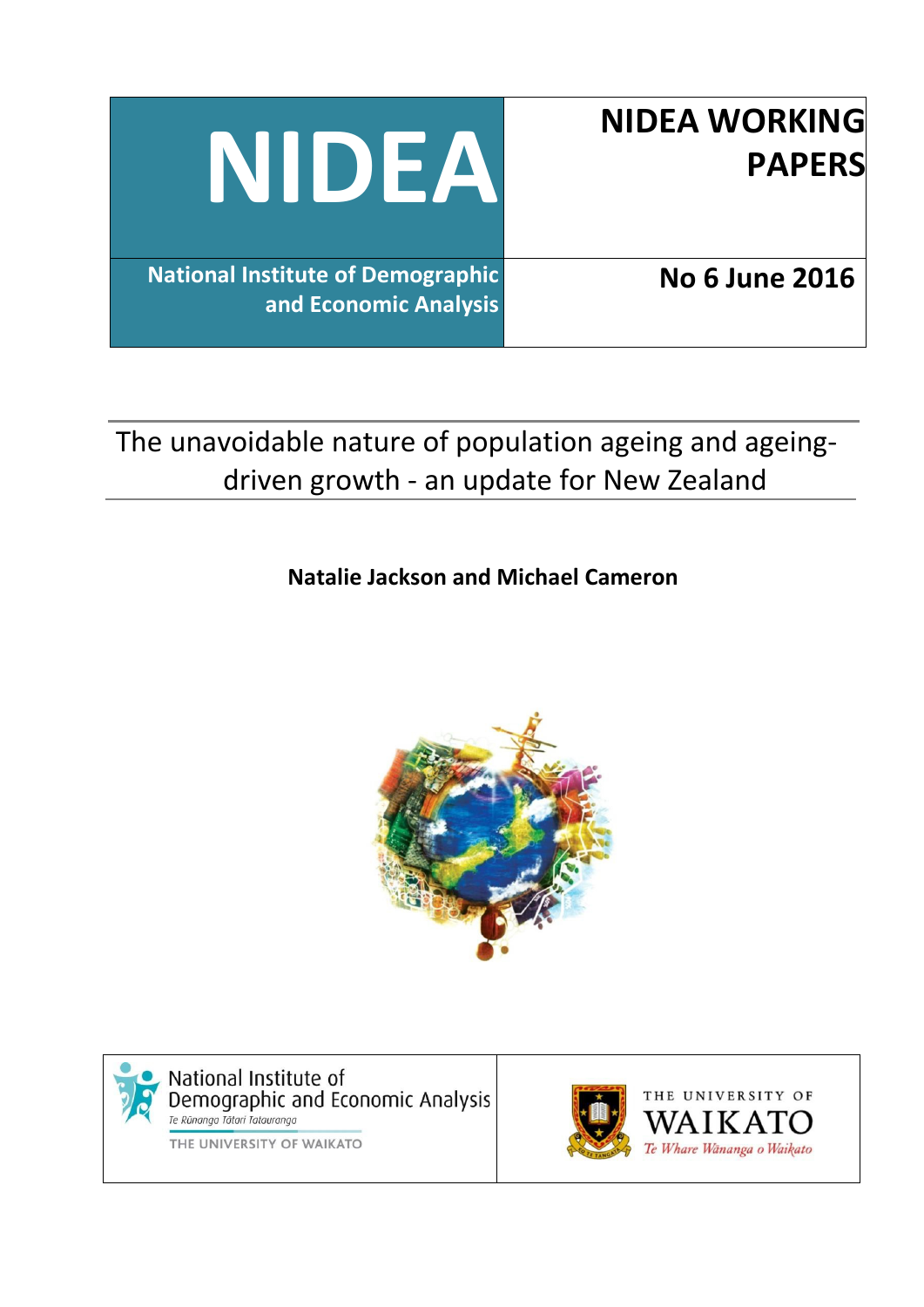NIDEA Working Papers are intended as a forum for the publication of selected papers on research produced within the Institute, for discussion and comment among the research community and policy analysts prior to more formal refereeing and publication.

The National Institute of Demographic and Economic Analysis (NIDEA) links together a virtual and evolving community of national and international researchers whose research focus is the interaction of demographic, social and economic processes. Initially founded through collaboration between the University of Waikato's Population Studies Centre, Waikato Management School, and Wellington- based Motu Economic and Public Policy Research Trust, the Institute's primary goal is to help inform choices and responses to the demographic, social and economic interactions that are shaping New Zealand's future. Reflecting this objective, NIDEA's research programme comprises five interconnected themes, and is supported and sustained by a strong capacity-buildingprogramme.

Te Rūnanga Tātari Tatauranga **|** National Institute of Demographic and Economic Analysis Te Whare

Wānanga o Waikato **|** The University of Waikato

Private Bag 3105 **|** Hamilton 3240 **|** Waikato, New Zealand

Email: [nidea@waikato.ac.nz](mailto:nidea@waikato.ac.nz) **|** visit us at[: www.waikato.ac.nz/nidea/](http://www.waikato.ac.nz/nidea)

#### **ISSN 2230-441X (Print) ISSN 2230-4428 (Online)**

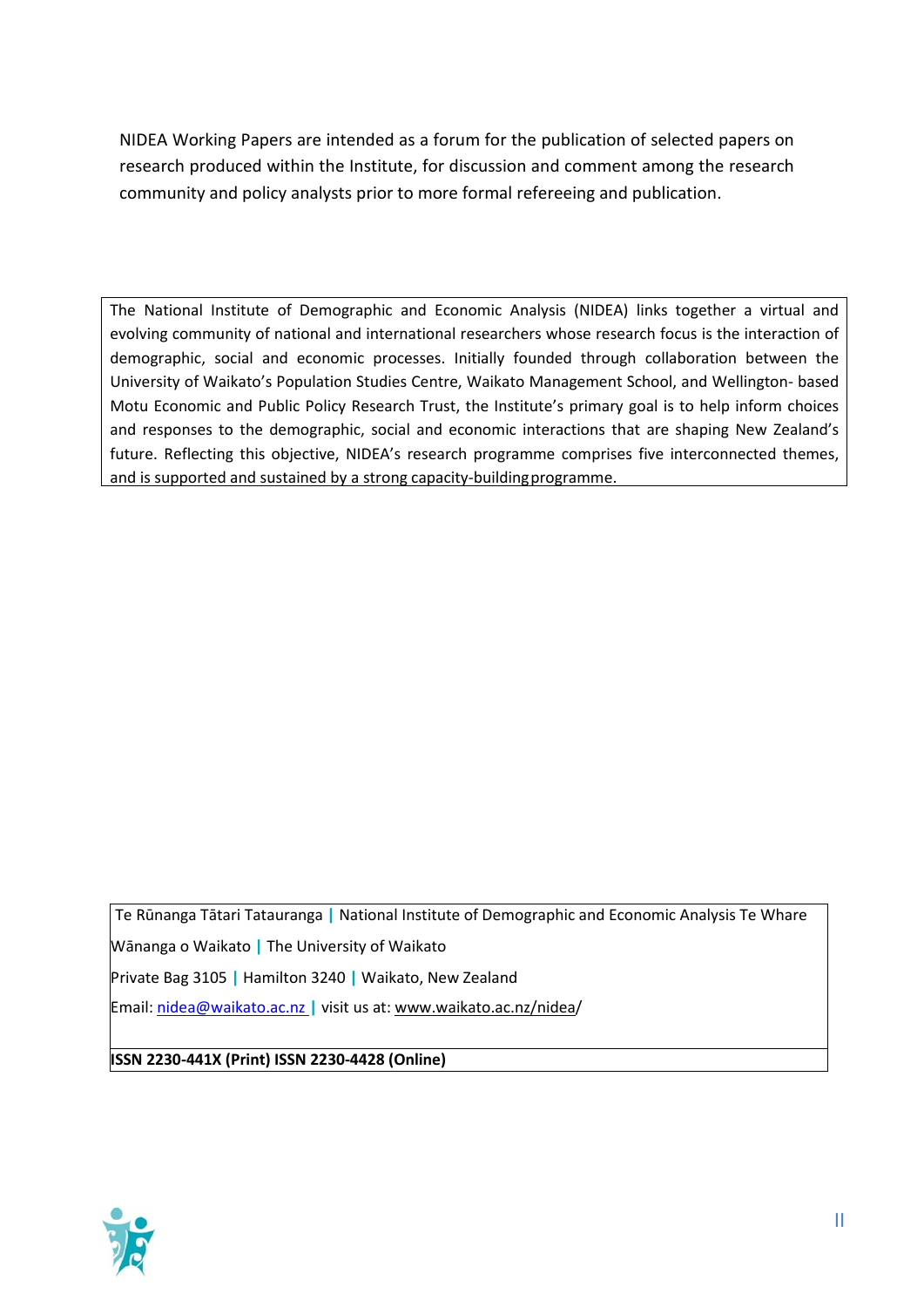# **The unavoidable nature of population ageing and ageing-driven growth – an update for New Zealand**

**Natalie Jackson**1 **and Michael Cameron**<sup>2</sup>

# **Disclaimer**

The views expressed in this report are those of the authors and do not reflect any official position on the part of NIDEA or the University of Waikato.

<sup>1</sup> Adjunct Professor of Demography, School of People, Environment and Planning, Massey University

<sup>2</sup> Associate Professor, Department of Economics, University of Waikato; and Research Associate, National Institute of Demographic and Economic Analysis, University of Waikato

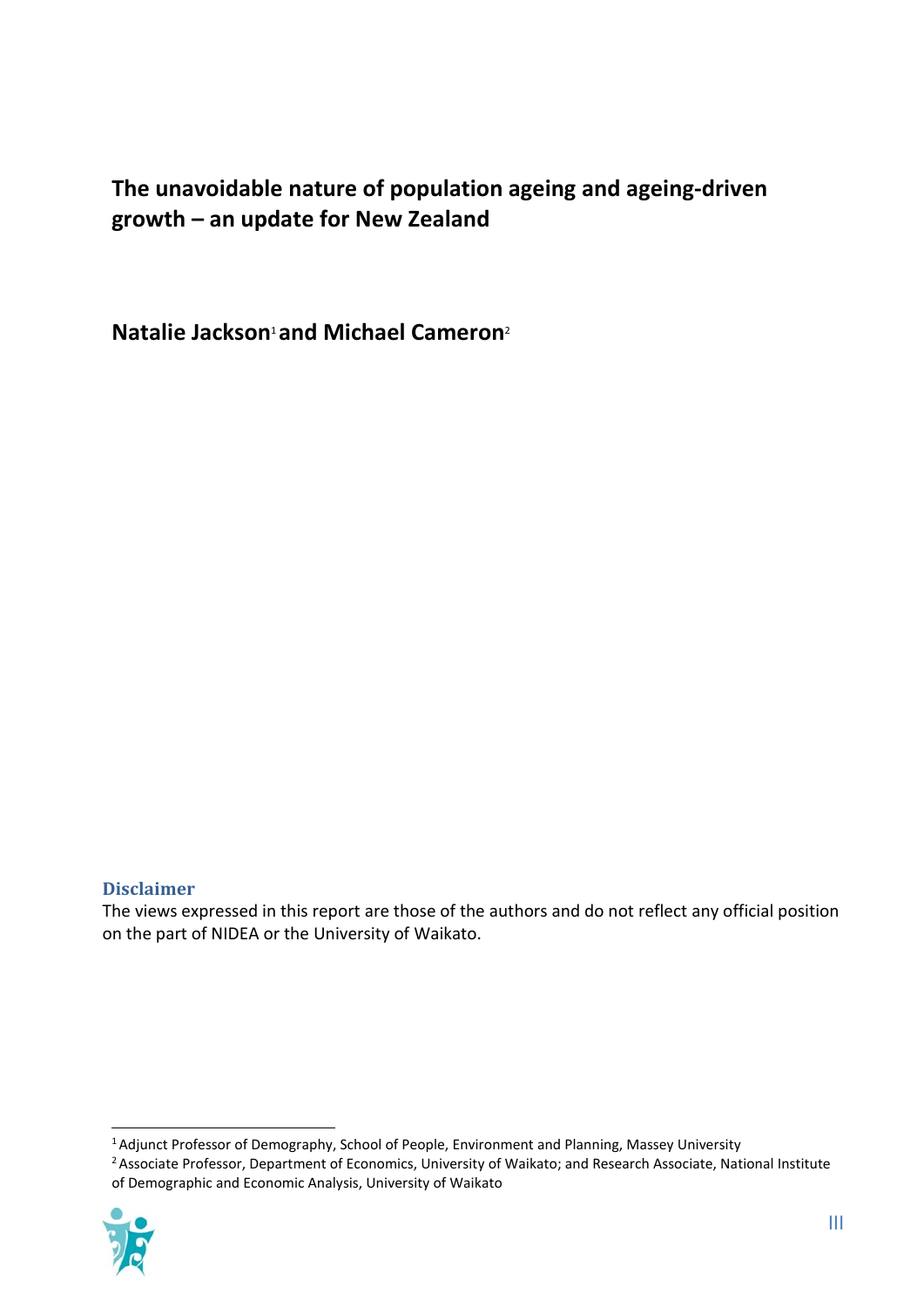**Introduction:** Despite overwhelming evidence to the contrary, many people still question the extent to which population ageing will unfold more or less as projected. Regular among comments is the expectation that the phenomenon is 'cyclical', and, like an economic cycle, the age structure will at some point return to an earlier configuration. These comments are made particularly in response to propositions that more than 30 or 40 per cent of the population will be aged 65 years or over for many subnational populations within a few decades (Statistics New Zealand 2013; Jackson, Cameron and Cochrane 2014a, 2014b; Cameron, Jackson and Cochrane 2014).

This paper revisits and updates the process of population ageing in New Zealand, not because our findings differ greatly from the many other substantive and theoretical expositions that are available from the literature (e.g. Coale 1972; Pool 2003; Pool, Baxendine, Cochrane and Lindop 2005-06; Pool, Dharmalingham and Sceats 2007; Davoudi, Wishardt and Strange 2010), but because we now have sufficient retrospective evidence for New Zealand to 'prove' that there have been no notable reversals in any trend associated with population ageing at the subnational level (Jackson 2014a); moreover, we can now more fully explain the subnational dynamics which accelerate or slow ageing, and which will ultimately bring about the permanent end of population growth/onset of depopulation in many areas.

By way of explaining the progression from overall growth to ageing-driven growth and then to depopulation, we begin with an outline of the four dimensions of population ageing (Jackson 2007). We illustrate these dimensions both retrospectively and prospectively for all of New Zealand's 67 territorial authority (TA) areas, using both our own subnational population projections for selected TAs to 2053 as well as Statistics New Zealand's 2013-base high, medium and low variant deterministic projections to 2043. Noting however that the deterministic projections provide a blunt tool for analysing the unfolding dynamics, our projections use a stochastic projection methodology (Cameron and Poot, 2010; 2011) to provide confidence intervals around the projected trends for four 'typical' TAs: two of which are still growing strongly (Tauranga City, Hamilton City) and two of which have recently experienced decline (Rotorua District, South Waikato District).3

We conclude our analysis with an overview of the impact of various migration scenarios on the number of migrants that would be needed to reduce structural population ageing in New Zealand at the national level, partly replicating the United Nation's (2000) seminal study on *Replacement Migration*, and studies by Kippen (1999), McDonald and Kippen (1999), and Kippen and McDonald (2000; 2004), on Australia. This analysis vividly illustrates the impossibility of preventing population ageing, even in relatively youthful New Zealand, and reinforces our central argument that the phenomenon will not 'go away' and must be taken seriously, especially at the subnational level.

**Population ageing in a nutshell**. The inexorable process of population ageing can readily be traced via its four main dimensions: (1) numerical ageing; (2) structural ageing; (3) natural decline; and (4) absolute decline (Jackson 2007). Numerical ageing refers to the absolute increase in the numbers of elderly people, the primary cause of which is increasing longevity. Structural ageing, on the other hand, refers

<sup>&</sup>lt;sup>3</sup> These TAs represent one of each trend (growth/decline) in two regional council areas, the Bay of Plenty and Waikato. Additional detail is available in the SmartGrowth (Bay of Plenty) and FutureProof (Waikato) Reports undertaken by these authors. See Jackson, Cameron and Cochrane (2014a, 2014b), and Cameron, Jackson and Cochrane (2014).

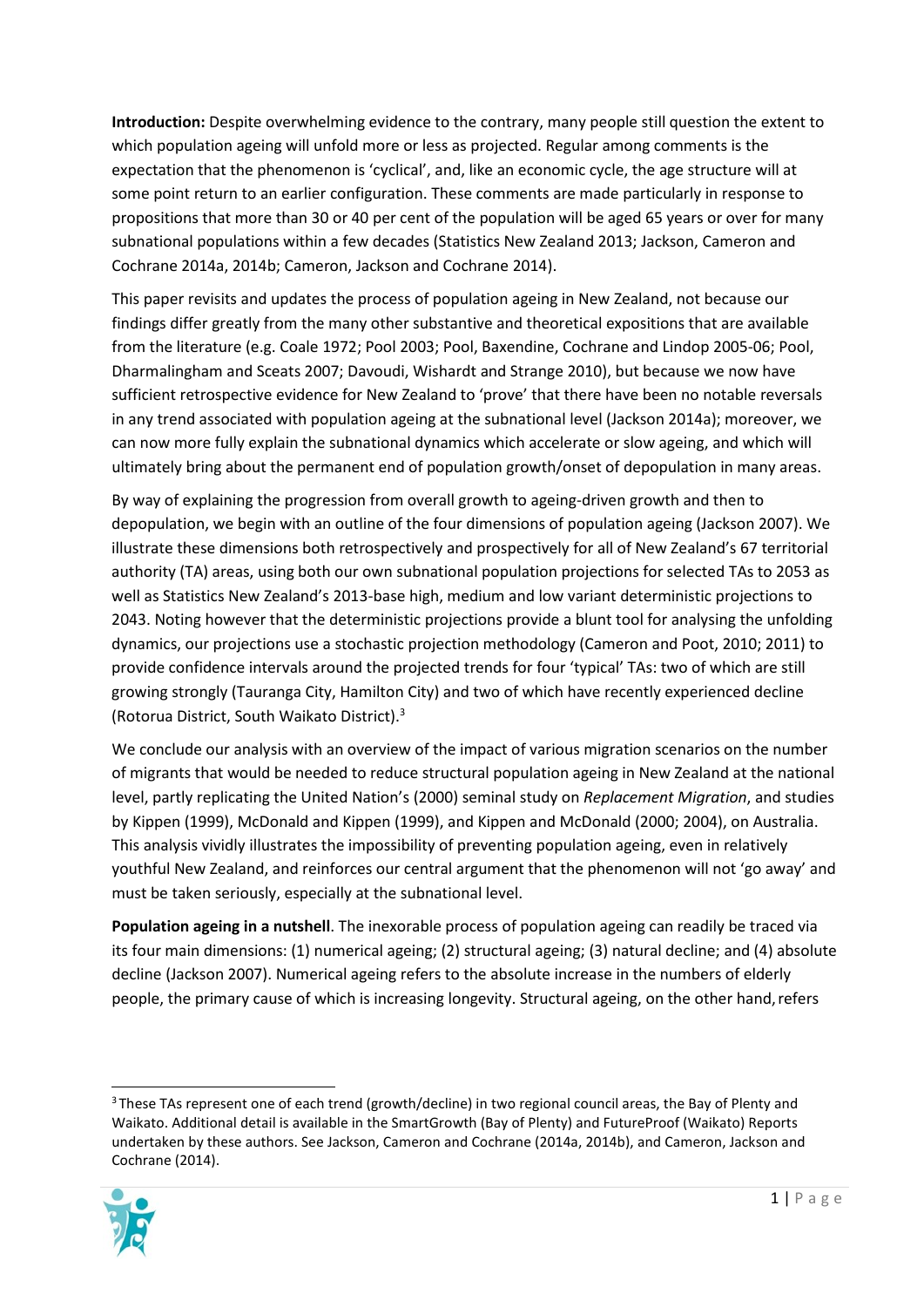to the change in proportions by age and is primarily due to declining fertility rates, which deliver fewer babies into the base of the age structure and result in the increased numbers at older ages also becoming an increased proportion of the population. The ageing of the baby boomer cohorts born after the second world war and currently aged 51-70 years (based on the 'official' baby boom period), are now beginning to add to both numerical and structural ageing, but as indicated they are not the primary cause of either; in fact at their birth they dramatically slowed the ageing that had been unfolding in the pre-war years (Pool et al. 2007: 166-216). Numerical and structural ageing are thus clearly separated by time and cause. The increasing numbers now at older ages have of course been heading toward old age ever since their birth, but have also been gaining in number relative to previous cohorts as they fortuitously encountered new medical technology along the way and saw their life expectancy increase even further than was expected at the time of their birth. The fact that they have also been growing as a proportion of the population is due to the successively lower birth rates of their children (and now also their older grandchildren) over the past half century. That said, notable 'boomlets' of increased birth numbers around 1970, 1990, and between 2002 and 2008 have each time given rise to elated cries of new baby booms (see Statistics New Zealand 2012 for refutation). These are, however, largely 'echoes' of the baby boom, occurring first when the first of the 'boomers' started having their own children, and second and thirdly reflecting the (largely 'delayed') arrival of baby boomer grandchildren, currently to the youngest and simultaneously largest baby boom cohorts.

The next but still little acknowledged step in the structural ageing process is that once a population has more elderly than children it is a short step – a decade or two – to it having more deaths than births, and to the ending of the natural increase, which has been with us for the entire modern era and to this point has largely been taken for granted. As we will illustrate below, despite the perturbations caused by the baby boom echo-related changes in the size of younger birth cohorts, the trend is essentially inexorable. One TA after another is seeing steadily increasing numbers of elderly per child and, once above about 20 per cent aged 65 years and over, natural decline begins to set in —typically preceded by a period of incipient decline (trending between positive and negative). Finally, with few exceptions, the ending of natural increase ushers in absolute decline, sooner in subnational areas where net migration loss is an accompanying characteristic, with this last step heralding the shift to a new and essentially intractable form of decline (Bucher and Mai 2005; Matanle and Rausch 2011: 19-20, 46-47).

**Numerical ageing**: Under the Statistics New Zealand medium case projections, numbers aged 65 years and over are projected to be greater in 2043 than in 2013 in every New Zealand TA. Without exception this continues a trend extant as far back as similar data boundaries permit analysis (Pool et al. 2005-06). However, providing an important insight into the overall trend, Map 1 shows the projected data disaggregated for two broad age groups (65-74; and 75 years and over) over three periods (2013-23, 2023-33 and 2033-43). The disaggregation by age identifies an issue few are yet engaging with: the slowing of growth followed by widespread decline in numbers at 65-74 years in the period 2033-2043, as the youngest/largest baby boomer cohorts move out of the 'younger-old' age groups and into the oldest age group. A similar trend of decelerating growth is evidenced at 75+ years, but no territorial authority area sees decline in numbers over this projection period.

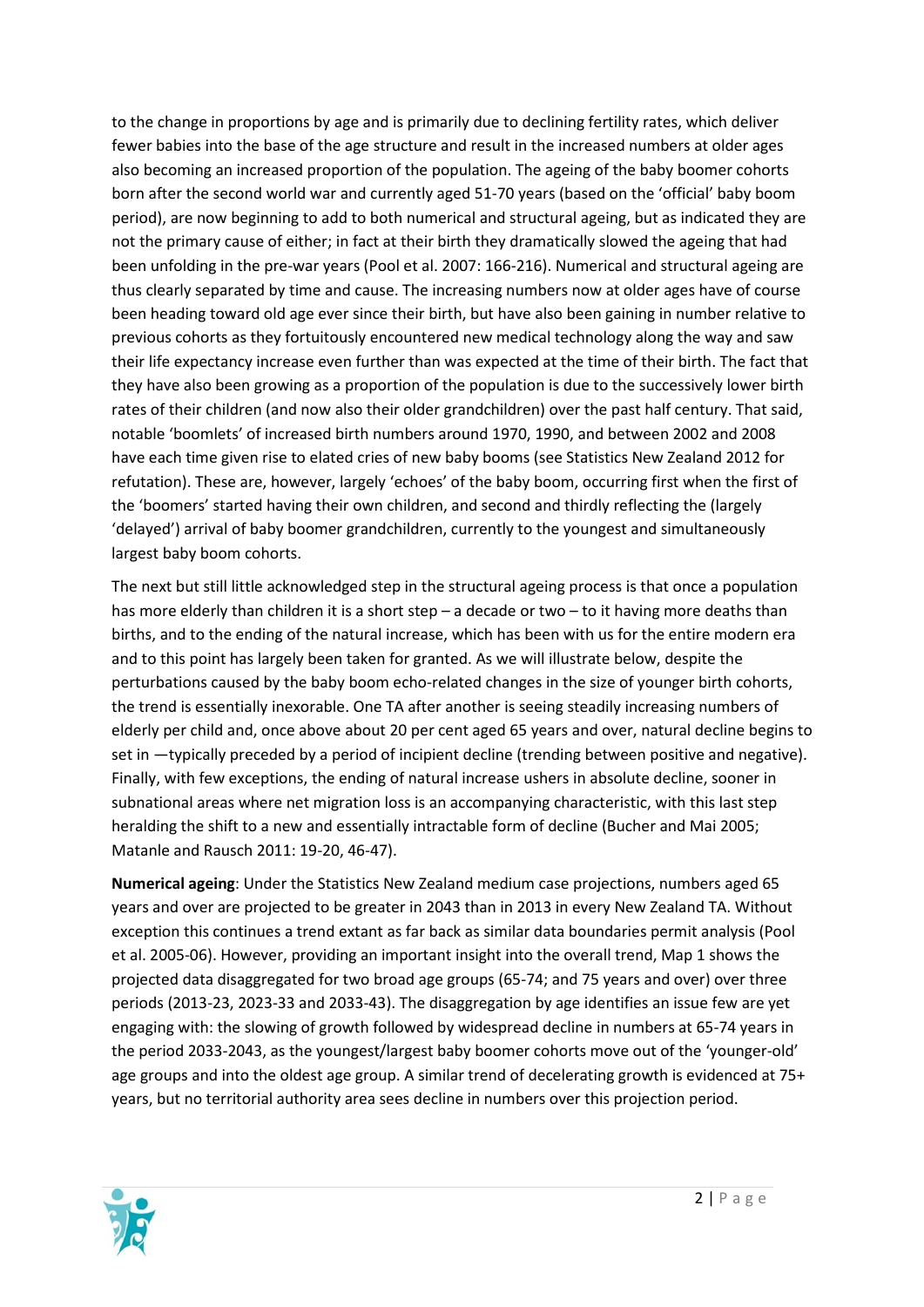Needless to say, projections under the high variant assumptions (not shown here) evidence somewhat greater growth in the population aged 65 years and over for all TAs. They also show fewer TAs (53 compared with 60 under the medium case) experiencing decline at 65-74 years across the period 2033- 2043, but again none end the period with fewer people aged 65 years and over than in 2013. Even under the low variant assumptions there is projected growth at 65 years and over for all TAs until 2033, following which there is projected decline for 27 TAs in the period 2033-2043, and only one ends the projection period with fewer people aged 65 years and over than in 2013. There are thus no past and only one projected reversal in the trend of increasing numbers at 65 years and over across New Zealand's 67 TAs under any projection variant; however within this broad age group the force of ageing will shift upwards from the younger to the older age groups during the 2033- 2043 period, leaving an 'age structural transition' decline in its wake (Pool, Wong and Vilquin 2006).

## **Map 1: Projected change (%) in numbers aged 65-74 and 75+ years by territorial authority area, 2013- 23, 2023-33 and 2033-43, medium case assumptions**



*Source: Jackson/Statistics New Zealand 2015a*

**Structural ageing**: The combined impact of more elderly and fewer children is projected to see all TAs continue to age structurally, again without exception. We can observe the trend first retrospectively and cross-sectionally, at the national level, over the period 1961-2013. As Figure 1 shows, over the half century since 1961 there have been only small increases in numbers at 0-14 years, somewhat greater increases at 15-49 years, and substantial increases at 50+ years where the baby boomers are now situated. Migration has of course played a sizeable role; however the main picture the figure is illustrating is the passage of the boomer cohorts through each successive age group. The largest cohort, born 1961, for example, drove an increase in numbers at 15-19 years as it reached those ages between 1976 and 1980, and at 20-24 years between 1981 and 1985, etc. Only recently has a birth cohort approached those initial numbers—namely that born in 2008 which fell just 1,400 births short of the 1961 cohort—and thus we can anticipate numbers at 15-19 years again generating a short-term peak between 2023 and 2027 (see Churchill, Denny and Jackson 2014 on Australia).

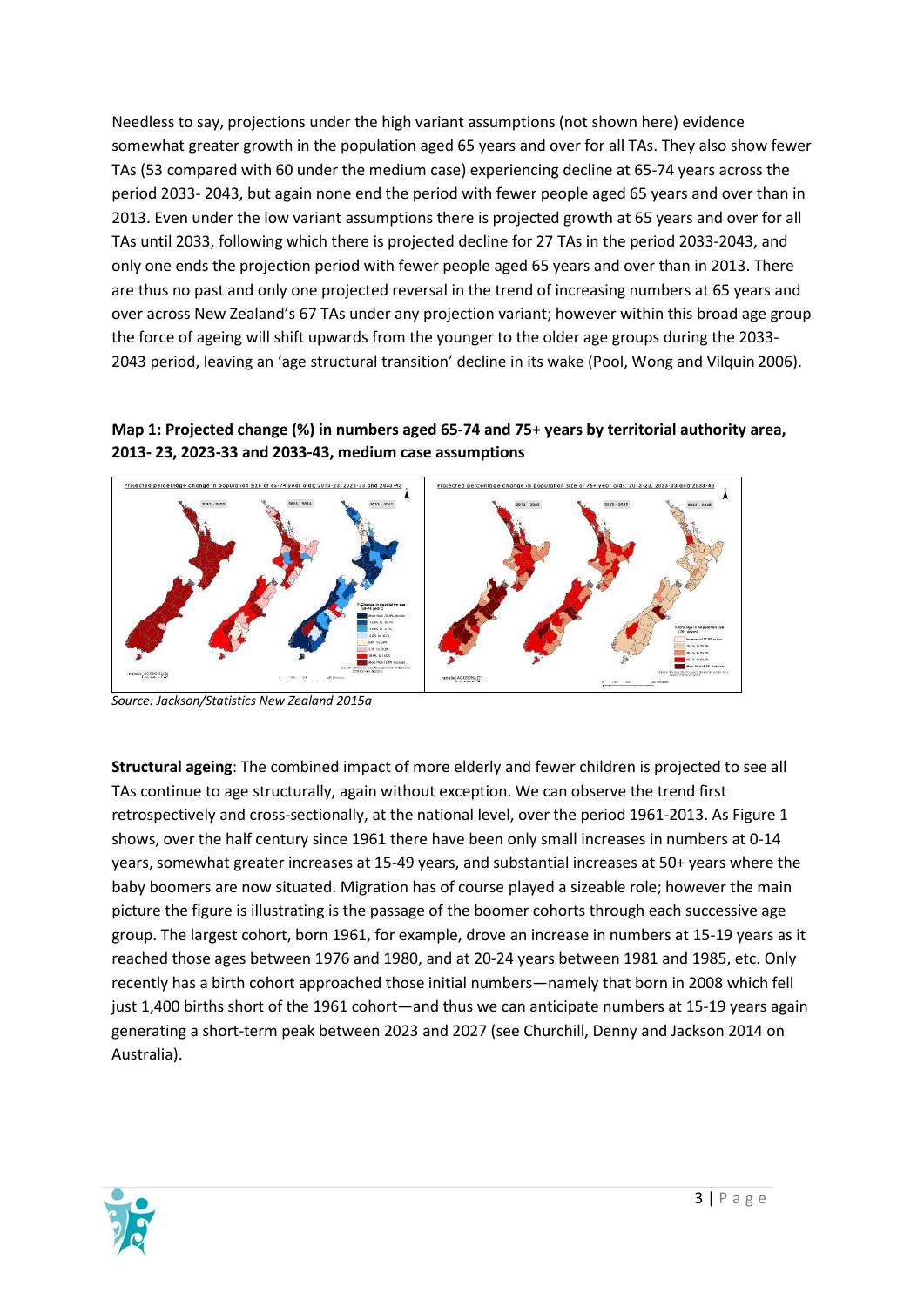

**Figure 1: Estimated resident population (number) by five-year age group 1961-2013, Total New Zealand**

*Source: Author/Statistics New Zealand various years*

Given current increases in life expectancy and declines in fertility rates there is no reason to expect that this structural ageing will not continue as the boomers reach the older age groups, and indeed those are precisely the assumptions built into most projection variants, at least until 2033. The outcome under the medium case assumptions, as Figure 2 shows, is that those aged 65 years and over will account for around 60 per cent of New Zealand's population growth across the period 2013-2043. However, as indicated above this contribution will change over time, with those aged 65 years and over under the medium case assumptions accounting for 42 per cent of New Zealand's growth between 2013 and 2018, rising rapidly to a peak contribution of 77 per cent between 2023 and 2028, and falling back to 39 per cent between 2038 and 2043. The high and low variant projections both show this contribution to be conservative. Indeed it is only a little lower under the high variant projections, despite somewhat higher fertility, life expectancy and migration assumptions. The greatest contribution to overall growth under the high assumptions also occurs across the 2023-2028 period, dropping away thereafter. By contrast, should the assumptions of the low variant projections prevail, contribution to growth by those aged 65 years and over will be substantially greater, and not peak until the 2033-38 period. By 2033 it would account for all population growth, rising to 105 per cent between 2033 and 2038,<sup>4</sup> before falling back to just over 50 per cent of growth between 2038 and 2043. **Example 12**<br>
absolved a solution of the numbers in the numbers in some other and the numbers of the numeral information of the numbers of the numbers of the numbers are precisely the assumptions built into most provide o

<sup>&</sup>lt;sup>4</sup> The contribution of one age group to overall population growth can exceed 100 percent, because of

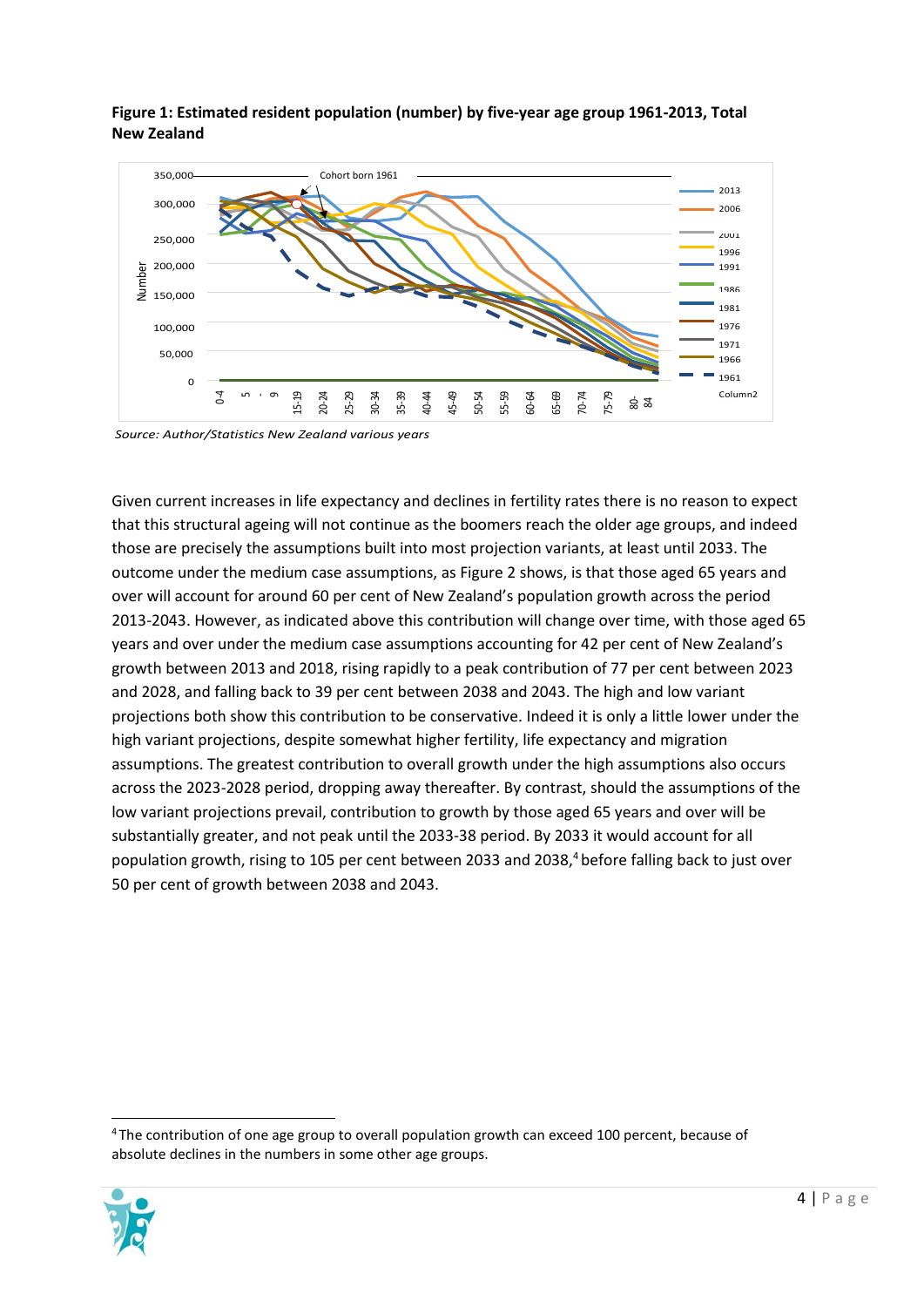

# **Figure 2: Projected contribution to change (%) at 65+ years, Total New Zealand, by projection variant and five year period, 2013-2043**

*Author/Statistics New Zealand 2015a*

Although the very high percentages under the low variant projections in Figure 2 look extreme, they are in fact the 'norm' under the *medium* variant projections at the TA level, especially where growth at 65 years and over offsets overall decline at other ages. However before discussing those data, we turn briefly to the ratio of elderly to children, and the related issues of natural and absolute decline.

**The 'elderly-child' ratio**: As recently as 1996, no TA had more elderly than children (65+ years: 0-14 years); by 2013 there were ten (15 per cent). Under the medium case assumptions (Figure 3) this number is projected to increase to 26 TAs by 2018 (39 per cent) and 43 TAs by 2023 (64 per cent). By 2028 this situation is projected to obtain for almost 90 per cent of TAs, and by 2043, for all TAs. The total New Zealand population is expected to shift to having more elderly than children between 2023 and 2028, when the sum of the subnational changes will tip the nationaltrend.

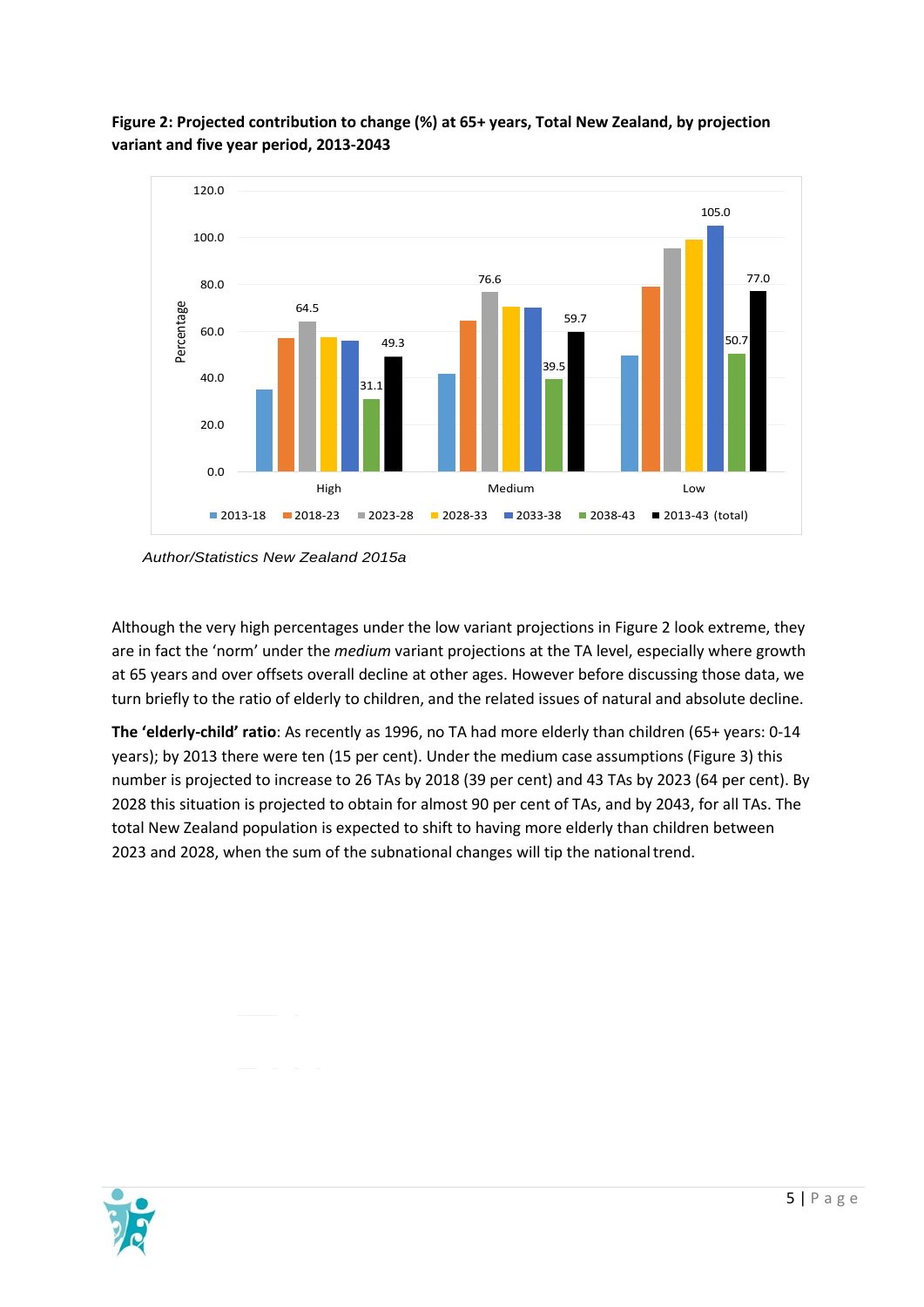

**Figure 3: Observed (1996-2013) and projected (medium case) number and percentage of territorial authority areas with more elderly (65+ years) than children (0-14 years), 1996-2043**

*Source: Author/Statistics New Zealand, 2014 and 2015a*

The high and low variant projections differ very little to the medium, with New Zealand having more elderly than children in total by 2028 under all three projections; the only difference between the three variants is the extent to which the older population is likely to outnumber children by 2028: 1.07: 1.0 under the high variant, 1.12: 1.0 under the medium variant, and 1.18: 1.0 under the low variant.

This invariance is even more striking when the data are examined at TA level (Figure 4). In both 2013 and 2018 the number of TAs with more elderly than children is identical under all three projection variants, at 10 TAs in 2013 and 26 TAs in 2018, as indicated above in Figure 3. In 2023 the number ranges between 22 and 24 TAs (high and low variants respectively). It is only in 2028 when there is any appreciable difference by variant, with 49, 59 and 62 TAs respectively projected to have more elderly than children under the high, medium and low variants. Thereafter the gap between the variants again diminishes, with the high and low variants separated by only two TAs in both 2033 and 2038, and only one in 2043—when, it should be noted, all but one TA is projected to have more elderly than children, irrespective of variant (the exception being Hamilton City under the high variant). Indeed from 2033, over 95 per cent of the 67 TAs are projected to have more elderly than children even under the high variant assumptions. By 2043 this would be the case for all TAs in both the medium and low variants.

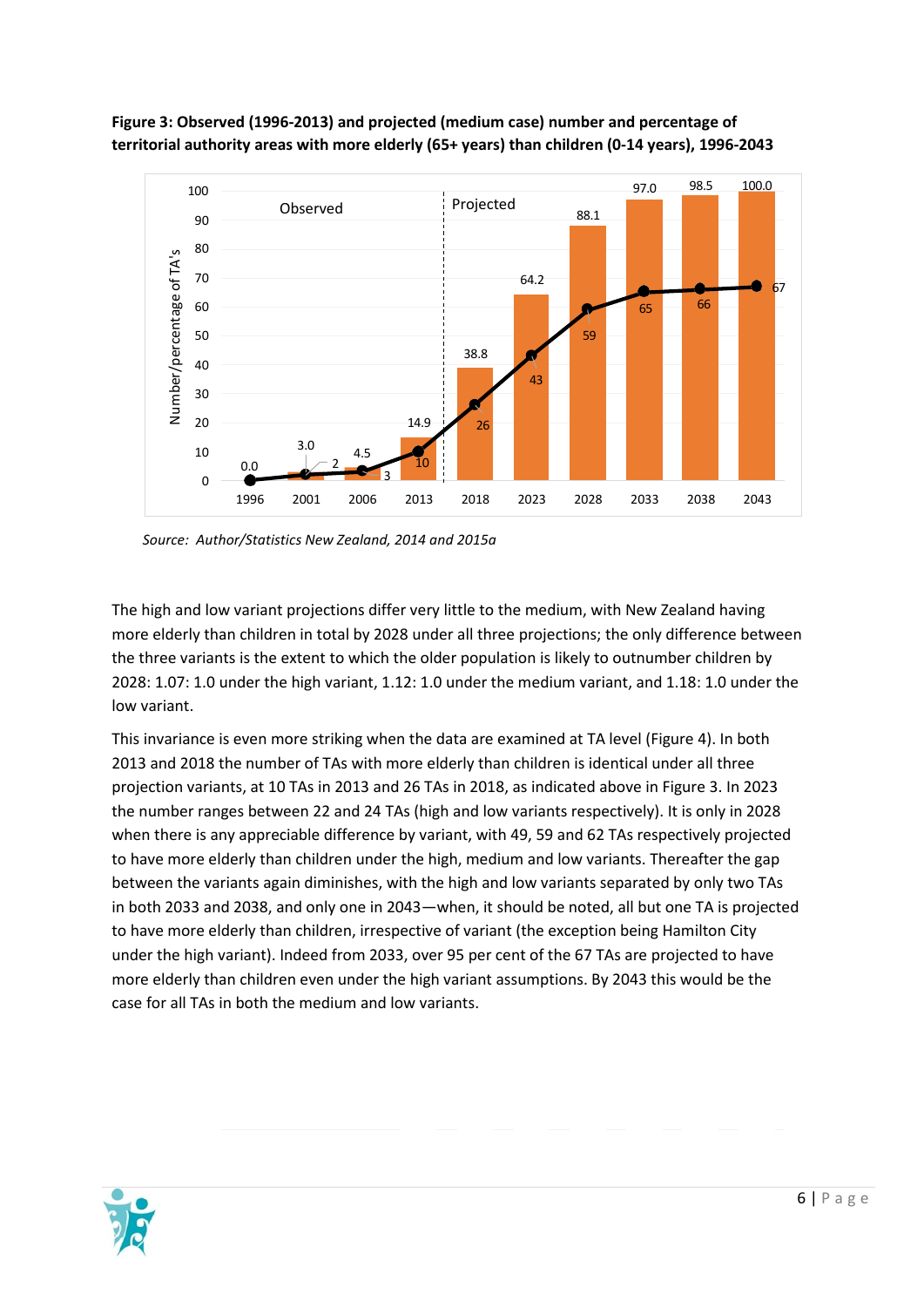**Figure 4: Observed (1996-2013) and projected number of territorial authority areas with more elderly (65+ years) than children (0-14 years) by projection variant, 2013-2043**



*Source: Author/Statistics New Zealand 2014 and 2015a*

**Natural decline:** As noted earlier, the shift to more elderly than children foreshadows an inexorable shift from natural increase to natural decline (that is, negative natural increase, or more deaths than births). The five TAs currently with the highest elderly: child ratios (Thames-Coromandel, Kapiti Coast, Horowhenua, Waimate and Waitaki Districts), have all experienced natural decline intermittently over the past 10-15 years, with the three oldest (Thames-Coromandel, Kapiti Coast, and Horowhenua) now experiencing sustained natural decline and unlikely to return to natural growth. Waimate and Waitaki Districts are still in the incipient decline stage, wavering annually between negative and positive.

Statistics New Zealand's medium variant projections confirm that the three oldest TAs noted above are projected to experience natural decline between 2013 and 2018, along with one (Waitaki) at zero natural increase (Table 1). At this stage these TAs account for just six per cent of all TAs. The number of TAs experiencing natural decline are projected to increase slowly until around 2028 and then accelerate, accounting for around 64 per cent of TAs (N=43) by 2043.

The trend is somewhat more muted under the high variant projections, but would still see 30.0 per cent of TAs at the end of natural growth by 2043, while the low variant indicates over 80.0 per cent in that situation by 2043, passing the 30 per cent mark as soon as 2028. Thus irrespective of projection variant, the number of TAs expected to experience natural decline increases monotonically, with no anticipated reversals—albeit most will first pass through a period of incipient decline.

The underlying data indicates that TAs reaching the onset of natural decline have typically reached the 'hyper-ageing' stage of more than 20 per cent aged 65 years and over. This situation pertained to all five above-named TAs, with one having passed that point in 1996 (Kapiti Coast), one in 2001 (Thames-

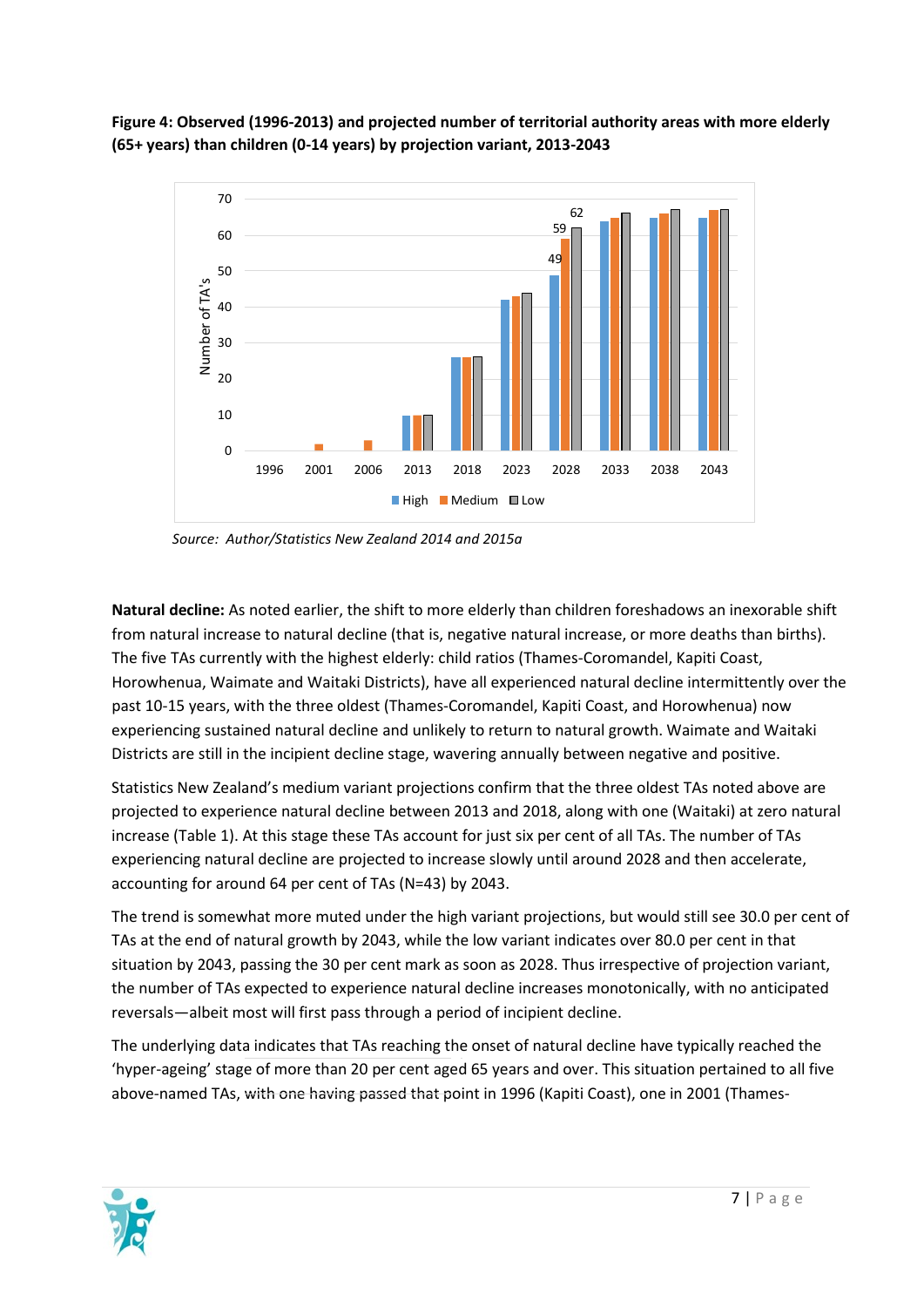Coromandel), one in 2006 (Waitaki) and two in 2013 (Horowhenua, and Waimate). However they are not the only TAs having reached the hyper-ageing stage. Of the 43 TAs projected under the medium variant to be experiencing natural decline or zero natural increase in 2043, nine already have greater than 20 per cent of the population aged 65 years and over (four in addition to the above five). This will increase to around 24 TAs by 2018, 40 by 2023, and be the experience of all 43 by 2028.

| Table 1: Projected number and percentage of territorial authority areas experiencing natural decline |
|------------------------------------------------------------------------------------------------------|
| or zero natural increase, by projection variant, 2013-2043                                           |

|      |      | <b>Negative Natural Increase</b> |      |             | Zero Natural Increase |     |      | <b>Total Negative/Zero Natural</b><br>Increase (%) |      |
|------|------|----------------------------------|------|-------------|-----------------------|-----|------|----------------------------------------------------|------|
|      | High | Medium                           | Lowl | <b>High</b> | Medium                | Low | Hiah | Medium                                             | Low  |
| 2018 |      |                                  | 5    | 2           |                       |     | 4.5  | 6.0                                                | 7.5  |
| 2023 |      |                                  | 9    |             |                       |     | 3.0  | 10.4                                               | 19.4 |
| 2028 | 3    |                                  | 16   |             | 4                     | 5   | 6.0  | 16.4                                               | 31.3 |
| 2033 | 6    | 16                               | 32   | 3           | 2                     | 3   | 13.4 | 26.9                                               | 52.2 |
| 2038 | 12   | 30                               | 46   | 3           | 4                     | 0   | 22.4 | 50.7                                               | 68.7 |
| 2043 | 15   | 37                               | 51   | 5           | 6                     | 3   | 29.9 | 64.2                                               | 80.6 |

*Source: Author/Statistics New Zealand 2015b*

It should be noted, however, that the strongest correlation with the loss of natural increase is the relative size of the prime reproductive age population (25-39 years) rather than either the proportion aged 65 years and over or the ratio of elderly to children (Jackson 2014; Johnson, Field and Poston 2015). It is the prime reproductive age population that by definition determines birth numbers, and is also the group that is typically most affected by net migration loss or gain. The migration assumptions underlying the projections explain why some populations are likely to remain in the incipient decline stage for a shorter or longer period and/or to experience natural decline earlier or later. Among these for example is Waimate District, which is projected to remain in the incipient decline stage for longer than Waitaki District, despite both already having entered that stage.<sup>5</sup>

**Absolute decline:** As noted above, the main cause of depopulation across New Zealand's TAs is currently net migration loss, the 'old' form of decline. However this will increasingly give way to a newer form of decline, the *combined effect* of net migration loss and natural decline (Bucher and Mai 2005). To examine this issue we turn first to the issue of ageing-driven growth and how it transforms from the old to the new form of decline, and second to a disaggregation of the projected components of change underlying the projections—for as we shall see, these deterministic projections provide a very blunt tool for analysing this profound shift.

**Ageing-driven growth:** As noted above, the projected contribution to growth at 65 years and over is very high (well above 100 per cent) in many TAs, particularly where it is offsetting underlying decline at

<sup>&</sup>lt;sup>5</sup>Under the medium variant assumptions, Waimate District is projected to gain a net of 50 migrants per year between 2013 and 2018, then a constant 20 per year thereafter. Waitaki District is projected to gain a net 120 migrants per year between 2013 and 2018, then 40 per year thereafter.

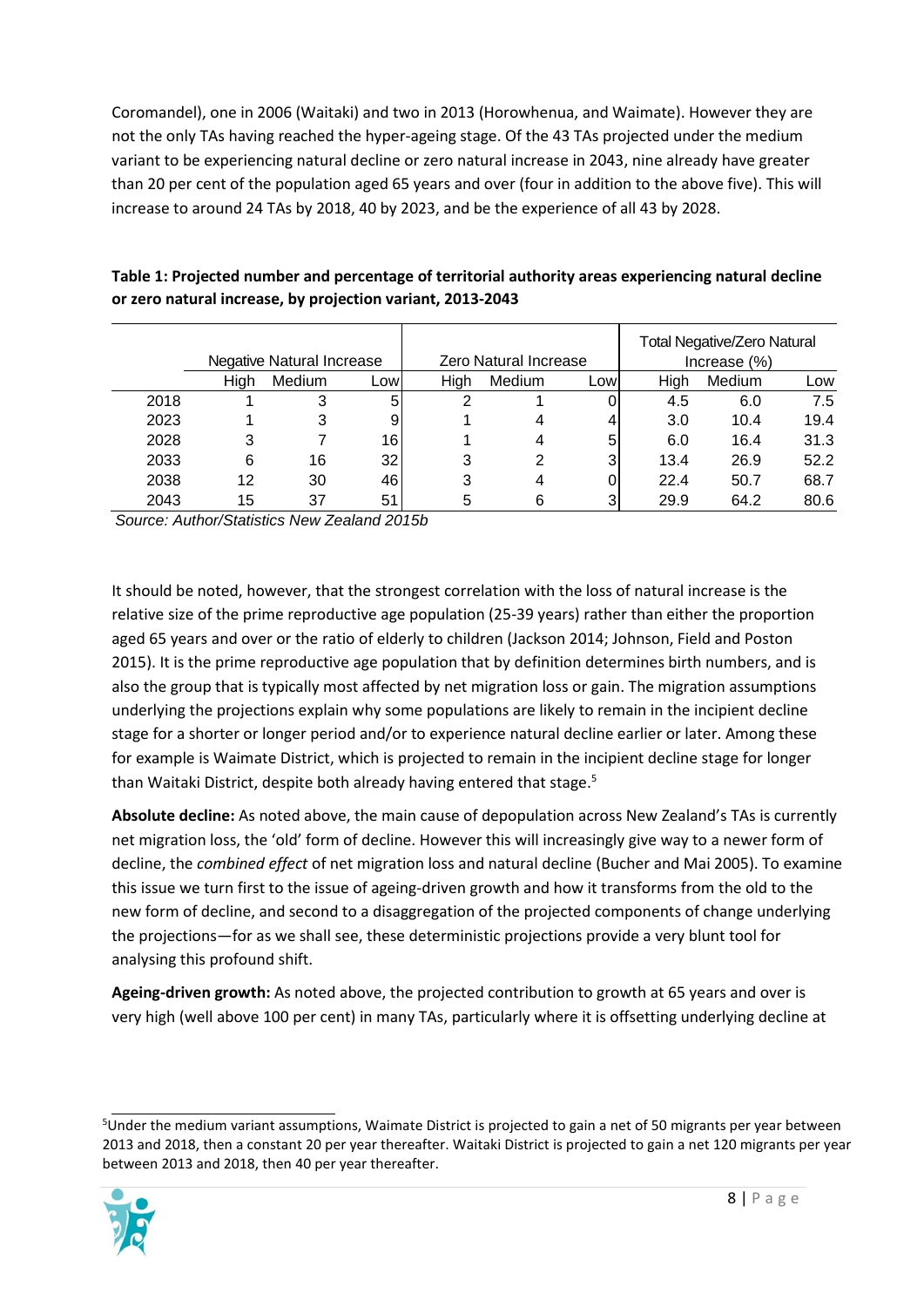other ages. To dampen down these percentages, contribution to overall change by those aged 65 years and over is capped on Map 2 at 100+ per cent. Map 2 shows that, under the medium case assumptions, the vast majority of TAs are projected to have all growth at 65 years and over, and that this growth will increasingly offset underlying decline in the population in other age groups. The periods 2013-2023, 2023-2033 and 2033-2043 see respectively 51, 43 and 24 TAs continue to grow (Table 2). However the first two periods will each see 30 TAs with all of that growth at 65 years and over, offsetting underlying decline at all other ages combined. In the third period (2033-2043), that number will drop to seven TAs, while the number of TAs where growth at 65 years and over will fail to offset underlying decline at all other ages will increase, from 12 TAs between 2013 and 2023, to 31 TAs for the period 2033-2043. TAs where there is likely to be zero overall growth, but with growth at 65 years and over exactly offsetting decline at 0-64 years, are projected to number two, three, then four respectively (2013-2023, 2023- 2033, 2033-2043), while across the first two projection periods, no TAs are projected to see decline in both broad age groups (0-64 and 65+ years), but across the 2033-2043 period that is likely to be the case for eight TAs.

Thus in sum, the number of TAs projected to decline increases from 12 (18 per cent) between 2013 and 2023 to 39 (58 per cent) between 2033 and 20343 with another four at zero growth between 2033 and 2043, up from two 2013-2023. Of some importance is that by the 2033-2043 period the declining TAs will account for almost 22 per cent of New Zealand's projected population of 5.64 million, up from just five per cent<sup>6</sup> across the 2013-2023 period, with attendant implications for—among many other things—New Zealand's historical approach to funding local infrastructure from rates revenue.

<sup>&</sup>lt;sup>6</sup> It should also be noted that the projection of 12 TAs declining across the 2013-2018 period represents a halving of the number which were observed to decline between 1996 and 2013, and is driven by Statistics New Zealand's very high net migration assumptions for the 2013-2018 period. Currently net international migration is around those projected levels and thus it is likely that such gains will realized, at least nationally. At subnational level, however, they are also impacted upon by the internal migration assumptions, and the international movements give no insight into the current strength or otherwise of those internal flows.

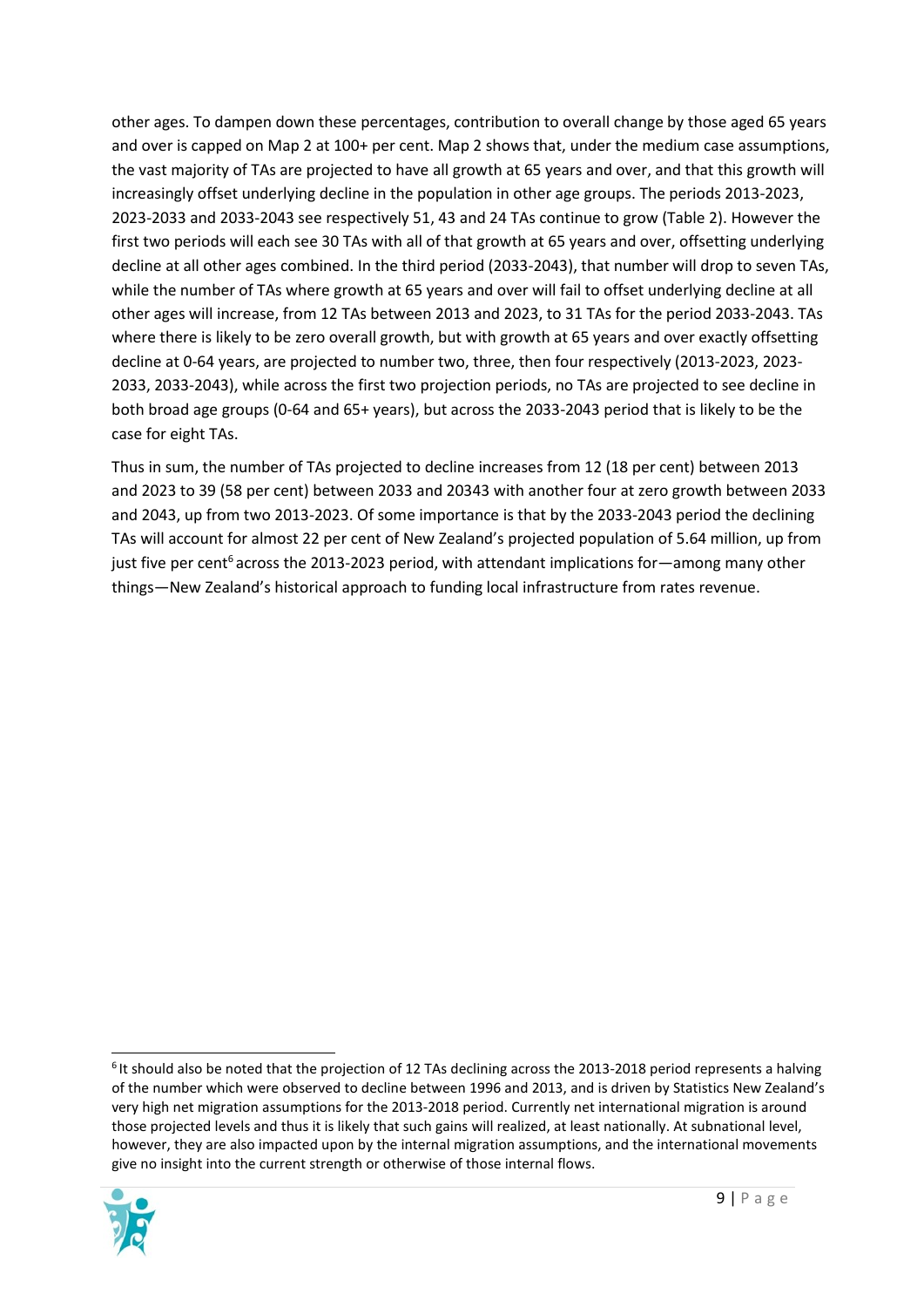**Map 2: Projected contribution to change (%) at 65+ years by territorial authority area, 2013-2023, 2023-2033 and 2033-2043, medium case assumptions**



## **Table 2: Projected contribution to change by broad age group at territorial authority area level, 2013- 2023, 2023-2033 and 2033-2043, medium case assumptions**

| Percentage of New Zealand population experiencing zero growth or decline<br>Source: Author/Statistics New Zealand 2015a |          |               |       | 4.8      | 10.8              | 21.9  |
|-------------------------------------------------------------------------------------------------------------------------|----------|---------------|-------|----------|-------------------|-------|
|                                                                                                                         | 67       | 67            | 67    | 100.0    | 100.0             | 100.0 |
| <b>Overall Decline</b>                                                                                                  | 12       | 23            | 39    | 17.9     | 34.3              | 58.2  |
| Zero Growth                                                                                                             | 2        | 3             | 4     | 3.0      | 4.5               | 6.0   |
| Summary<br>Overall Growth                                                                                               | 53       | 41            | 24    | 79.1     | 61.2              | 35.8  |
|                                                                                                                         | 67       | 67            | 67    | 100.0    | 100.0             | 100.0 |
| Decline at both 0-64 and 65+ years                                                                                      | $\Omega$ | $\Omega$      | 8     | 0.0      | 0.0               | 11.9  |
| Growth at 65+ years which fails to offset decline at 0-64 years                                                         | 12       | 23            | 31    | 17.9     | 34.3              | 46.3  |
| Zero growth (growth at 65+ years exactly offsets decline at 0-64 years)                                                 | 2        | 3             | 4     | 3.0      | 4.5               | 6.0   |
| Growth at 65+ years more than offsets decline at 0-64 years                                                             | 30       | 30            |       | 44.8     | 44.8              | 10.4  |
| Growth at both 0-64 and 65+ years                                                                                       | 23       | 11            | 17    | 34.3     | 16.4              | 25.4  |
|                                                                                                                         |          | Number of TAs |       |          | Percentage of TAs |       |
|                                                                                                                         | 2023     | 2033          | 2043  | 2023     | 2033              | 2043  |
|                                                                                                                         | $2013 -$ | 2023-         | 2033- | $2013 -$ | 2023-             | 2033- |

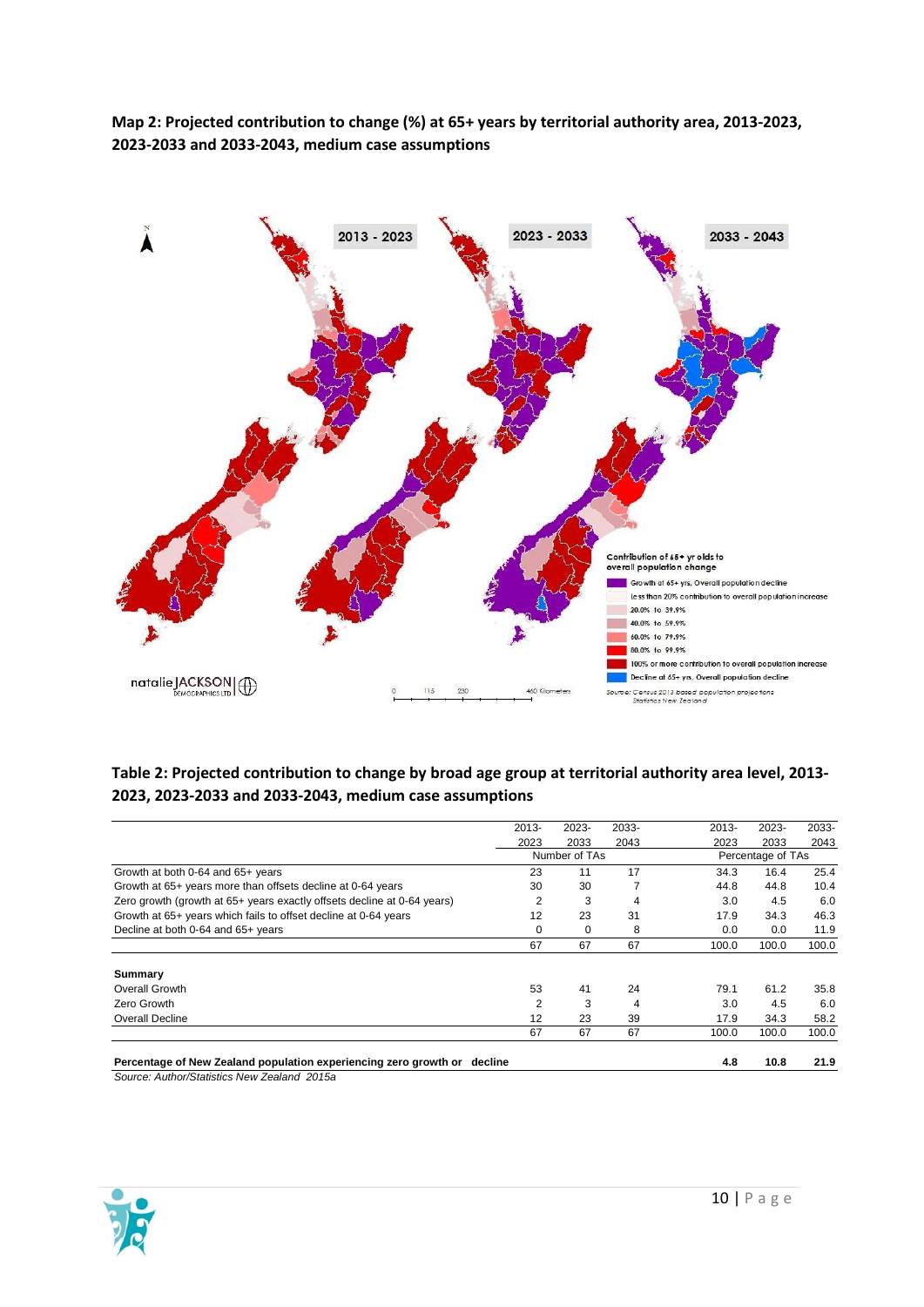**From the old to the new form of depopulation**: Finally for this section, Table 3 disaggregates the underlying assumptions into their natural increase and net migration components (for the medium case only). These show that the number of TAs likely to experience the new, combined form of depopulation will remain low until 2033, following which it will almost certainly escalate. The data indicate that of the above 43 TAs projected to either decline in size or experience zero growth between 2033 and 2043 (Table 2), the majority (25 TAs) are likely to be experiencing the new form of depopulation by 2043. By then these TAs will account for around 37 per cent of all TAs, and 10 per cent of the New Zealand population.

That said, Table 3 also identifies one very important element of this story, and that is that for 39 TAs, the zero/negative migration assumptions underlying the Statistics New Zealand projections are unchanging across the period 2023-2043. This is true both in terms of the number of TAs so-affected, and numerically in terms of the level of the net migration loss, which differs by TA but remains constant for each. Accordingly, we now turn to a brief analysis of a set of stochastic population projections, which allow for a more nuanced analysis of projected ageing.

|      | Negative/ |               |             | Negative/ |                   |             |
|------|-----------|---------------|-------------|-----------|-------------------|-------------|
|      | Zero      | Negative/     |             | Zero      | Negative/         |             |
|      | Natural   | Zero Net      |             | Natural   | Zero Net          |             |
|      | Increase  | Migration     | <b>Both</b> | Increase  | Migration         | <b>Both</b> |
|      |           | Number of TAs |             |           | Percentage of TAs |             |
| 2018 | 4         | 25            | 0           | 6.0       | 37.3              | 0.0         |
| 2023 | 7         | 39            | 1           | 10.4      | 58.2              | 1.5         |
| 2028 | 11        | 39            | 3           | 16.4      | 58.2              | 4.5         |
| 2033 | 18        | 39            | 6           | 26.9      | 58.2              | 9.0         |
| 2038 | 34        | 39            | 19          | 50.7      | 58.2              | 28.4        |
| 2043 | 43        | 39            | 25          | 64.2      | 58.2              | 37.3        |

**Table 3: Projected number and percentage of territorial authority areas experiencing natural decline/zero natural increase and/or negative/zero net migration, medium variant, 2013-2043**

*Source: Author/Statistics New Zealand 2015b*

**Stochastic Projections:** The following section utilises a somewhat different projection methodology to that employed by Statistics New Zealand with regards to the application of the migration assumptions. Both use essentially the same cohort component method of projecting, that is, the fertility, mortality and migration assumptions are applied stepwise to the baseline populations by age and sex, with each step ageing the population by one or five years (depending on the width of the age groups used) and repeating the process. However, rather than estimating a pre-determined and constant net migration number and applying that number to a net migration age-sex profile for each territorial authority as does Statistics New Zealand, we follow Cameron and Poot (2010; 2011) and estimate age- and sexspecific net migration *rates* and then apply them directly to the age-sex profile of each population. These rates can be either positive or negative for different age-sex groups, irrespective of whether

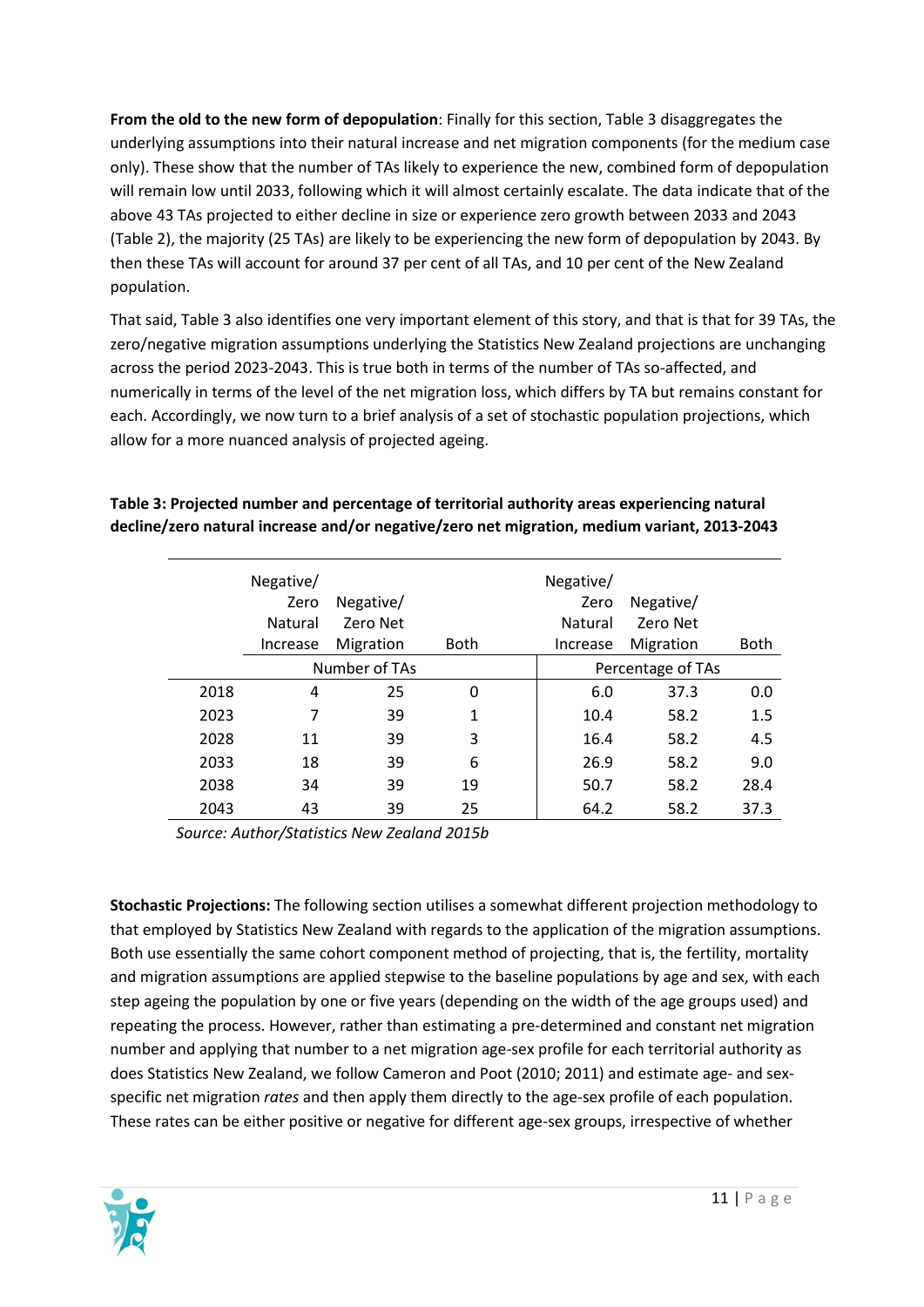overall (total) migration is positive or negative. Where populations increase or decrease over time, the Statistics New Zealand approach results in the number of migrants becoming respectively smaller or larger as a proportion of the changing population. By instead applying age-specific migration rates to each successively survived population number by age and sex, the number of migrants is more closely proportional to population size, which we believe is a more realistic assumption.

Moreover, to demonstrate the uncertainty in the population projections for each TA, we adopt a stochastic population projection approach (Bryant, 2005). The specific methodology we employ is outlined in Cameron and Poot (2010; 2011), as well as Jackson, Cameron and Cochrane (2014a, 2014b), and Cameron, Jackson and Cochrane (2014).<sup>7</sup> Essentially, we run the projection model 10,000 times for each TA, randomly drawing a new set of fertility, mortality, and net migration rate assumptions from each of their distributions. This allows the variability in the projected population to be explicitly modelled. The median projection is the projected population that lies above 50 percent of the 10,000 scenarios and below the other 50 percent of scenarios. Similarly, the 90 per cent projection interval indicates the range where only 5 per cent of the 10,000 projection scenarios are above the upper bound, and 5 percent below the lower bound. Conventionally, these projection intervals are interpreted probabilistically, i.e. that there is a 90 per cent chance that the future population will fall within the 90 percent projection interval. By contrast, Statistics New Zealand's deterministic high, medium and low projections give only an upper, medium and lower estimate of future population size and composition and, as illustrated above, the use of constant migration assumptions compromises detailed investigation of the unfolding dynamics.

Here we present the resulting projections for two TAs from each of two regional council areas: Tauranga City and Rotorua District from the Bay of Plenty Region, and Hamilton City and South Waikato District from the Waikato Region. Specifically, we present four outputs from the projections:

(1) the population pyramids and associated summary statistics for each TA for 2013, 2033, and 2053;

(2) the median proportion of the population aged 65 years or older for each year from 2013 to 2053;

(3) the proportion of the 10,000 scenarios that show annual population decline for each year from 2014 to 2053; and

(4) the median number of people aged under 65 years that would need to be added to the population in order to reduce the proportion aged over 65 years by one percentage point.

The last of these outputs is similar to McDonald and Kippen's (1999, page 14) 'index of efficiency', although here it is calculated for a single year, rather than as an annual migration change over an extended period.8

<sup>8</sup> Specifically, we calculate the index here as:



<sup>&</sup>lt;sup>7</sup> We note that Statistics New Zealand produces sub-national stochastic population projections. However, we use our own projections here because the Statistics New Zealand stochastic projections, like their deterministic projections discussed earlier in the paper, rely on migration assumptions that are invariant over time in each projection run (see Dunstan, 2011).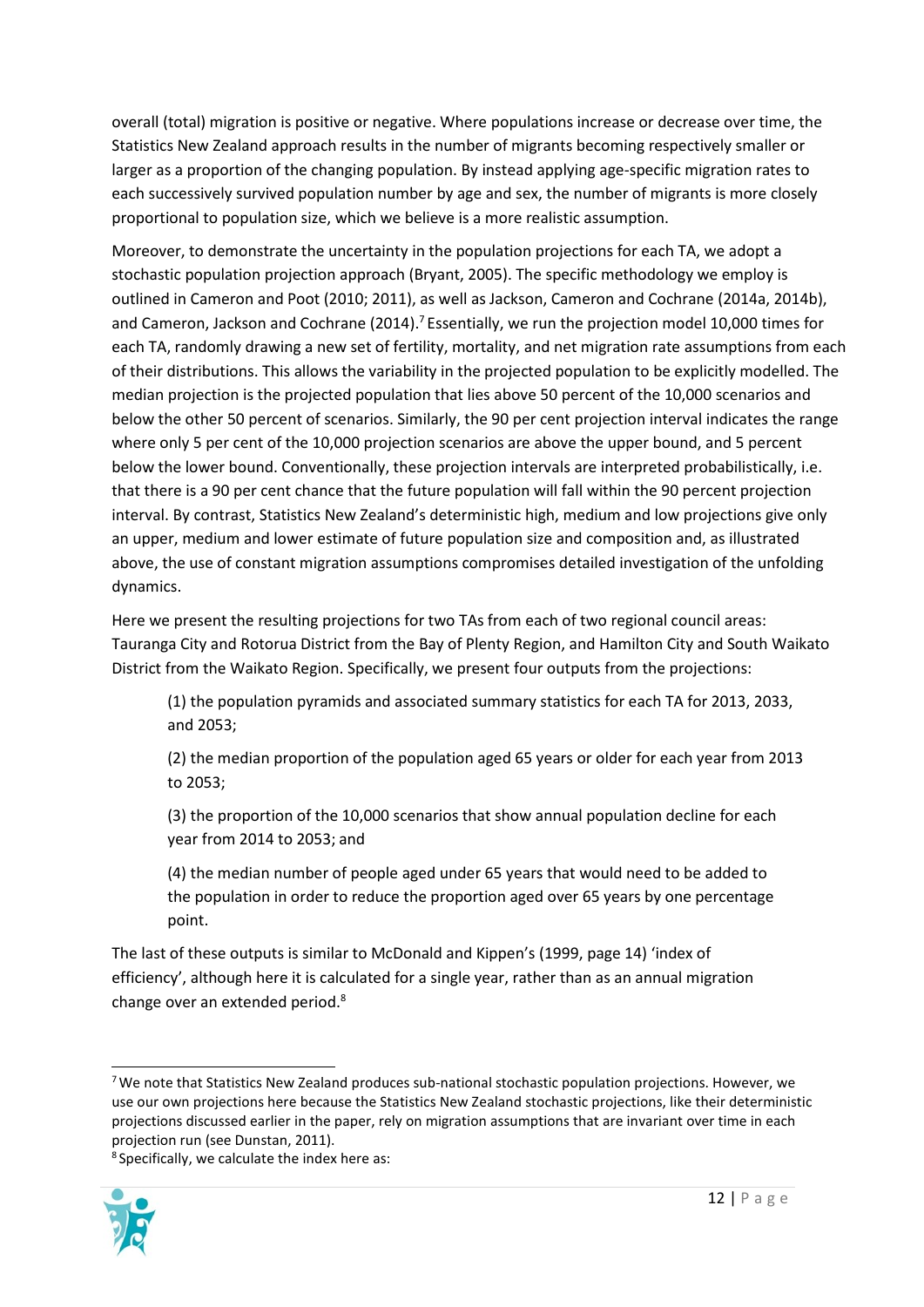Figure 5 presents the population pyramids for Hamilton City for 2013, 2033, and 2053. The corresponding pyramids for Tauranga City, Rotorua District, and South Waikato District are shown in Figures 6, 7 and 8 respectively. The stochastic nature of the projections in 2033 and 2053 is represented in each population pyramid by 'error bars' that contain the 90 percent projection interval for each age- sex group. The corresponding summary statistics for Hamilton City, Tauranga City, Rotorua District, and South Waikato District are included in Tables 4, 5, 6 and 7 respectively.

In all cases, the unavoidable nature of population ageing is clear, even when the uncertainty of the population projections is considered. This uncertainty (or rather, the certainty of ageing) is demonstrated by the 90 per cent projection intervals. The older population age groups increase in size relative to the younger population groups, and this change is particularly acute for Tauranga City, Rotorua District, and South Waikato District.

Of the four TAs, Hamilton City has the youngest age profile in 2013, with a median age of 30.3 years and 11.3 percent of the population aged 65 years and over. Tauranga City has the oldest age profile in 2013, with a median age of 40.1 years and 19.5 percent of the population aged 65 years and over. However, in both cases the median age increases to over 50 years by 2053, with Hamilton City having a median age of 51.3 years and Tauranga City a median age of 55.4. Of the four TAs, Rotorua District experiences the most rapid ageing, with the proportion aged 65 years and over increasing from 13.4 per cent in 2013 to

31.2 per cent in 2053, an increase of 17.8 percentage points (compared with 16.9 percentage points for Tauranga City, 16.3 for Hamilton City, and 11.6 for South Waikato District). However, at the oldest age group (85 years and over) it is Tauranga City that exhibits the largest increase, with the proportion aged 85 years and over increasing 2.4 percentage points from 2.9 per cent in 2013 to 5.3 per cent in 2053 (compared with 2.3 percentage points for South Waikato District, 2.2 for Rotorua District, and 1.7 for Hamilton City). In part, this reflects the older initial age profile of Tauranga City compared with the other TAs, and in part the age profile of its migrants, discussed further below.

Where *E* is the Index of Efficiency, *P* is the population aged under 65 years, and *S* is the population aged 65 years or older.



*E = (P+S)2 /(99S – P)*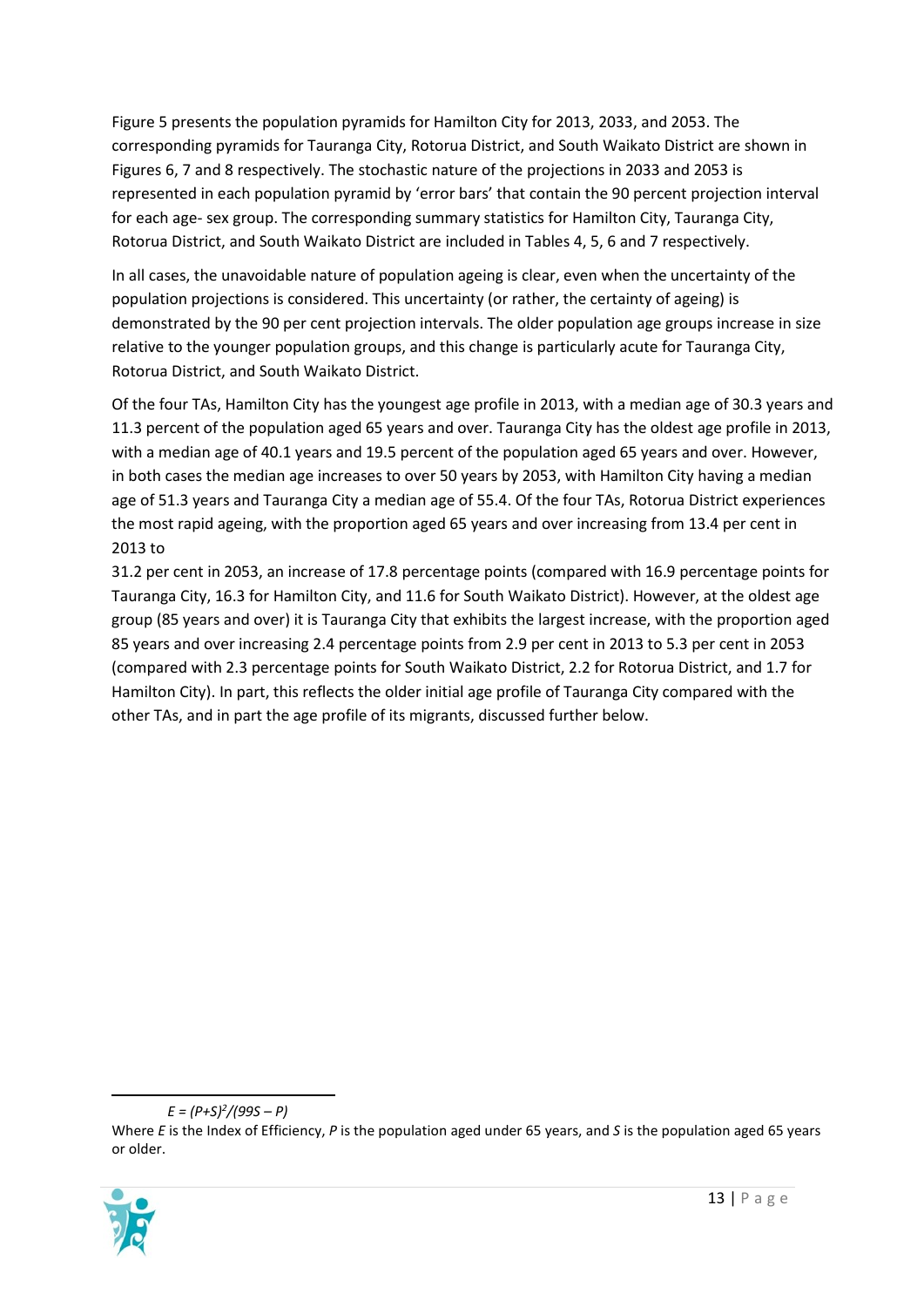

#### **Figure 5: Population Pyramids for Hamilton City, 2013, 2033, and 2053**

**Table 4: Projected Summary Statistics for Hamilton City, 2013, 2033, and 2053**

| 2013                   | 2033 (90% PI)                                                                  | 2053 (90% PI)                            |
|------------------------|--------------------------------------------------------------------------------|------------------------------------------|
| 65+ years (N): 16,670  | 65+ years (N): 40,753 (36,507 - 45,419)                                        | 65+ years (N): 65,078 (54,735 - 77,216)  |
| $(% )$ (%): 11.3       | $(\%): 20.5\% (18.4\% - 22.9\%)$                                               | $(\%): 27.6\% (23.2\% - 32.7\%)$         |
| 85+ years (N): 2,106   | 85+ years (N): 2,788 (2,172 - 3,539)                                           | 85+ years (N): 7,258 (5,229 - 9,941)     |
| $(\%): 1.4$            | $(\%): 1.4\% (1.1\% - 1.8\%)$                                                  | $(\%): 3.1\% (2.2\% - 4.2\%)$            |
| Median Age: 30.3 years | Med. age: 40.3 years $(40.3 - 40.4$ years)                                     | Med. Age: 51.3 years (50.5 - 52.2 years) |
| 80.84                  | Figure 6: Population Pyramids for Tauranga City, 2013, 2033, and 2053<br>80-84 | $85 -$<br>80-84                          |

# **Figure 6: Population Pyramids for Tauranga City, 2013, 2033, and 2053**



#### **Table 5: Projected Summary Statistics for Tauranga City, 2013, 2033, and 2053**

| 2013                   | 2033 (90% PI)                            | 2053 (90% PI)                                      |
|------------------------|------------------------------------------|----------------------------------------------------|
| 65+ years (N): 22,880  | 65+ years (N): 54,675 (45,314 - 65,597)  | 65+ years (N): 75,235 (56,913 - 98,803)            |
| $(\%): 19.5$           | $(\%): 32.1\% (26.6\% - 38.5\%)$         | $(% )$ : 36.4% (27.5% - 47.8%)                     |
| 85+ years (N): 3,370   | 85+ years (N): 4,322 (3,272 - 5,647)     | 85+ years (N): 10,886 (7,136 - 16,338              |
| $(\%): 2.9$            | $(\%): 2.5\% (1.9\% - 3.3\%)$            | $(% )$ : 5.3% $(3.5% - 7.9%)$                      |
| Median Age: 40.1 years | Med. age: 51.5 years (45.6 - 53.3 years) | Med. Age: 55.4 years $(55.1 - 60.2 \text{ years})$ |

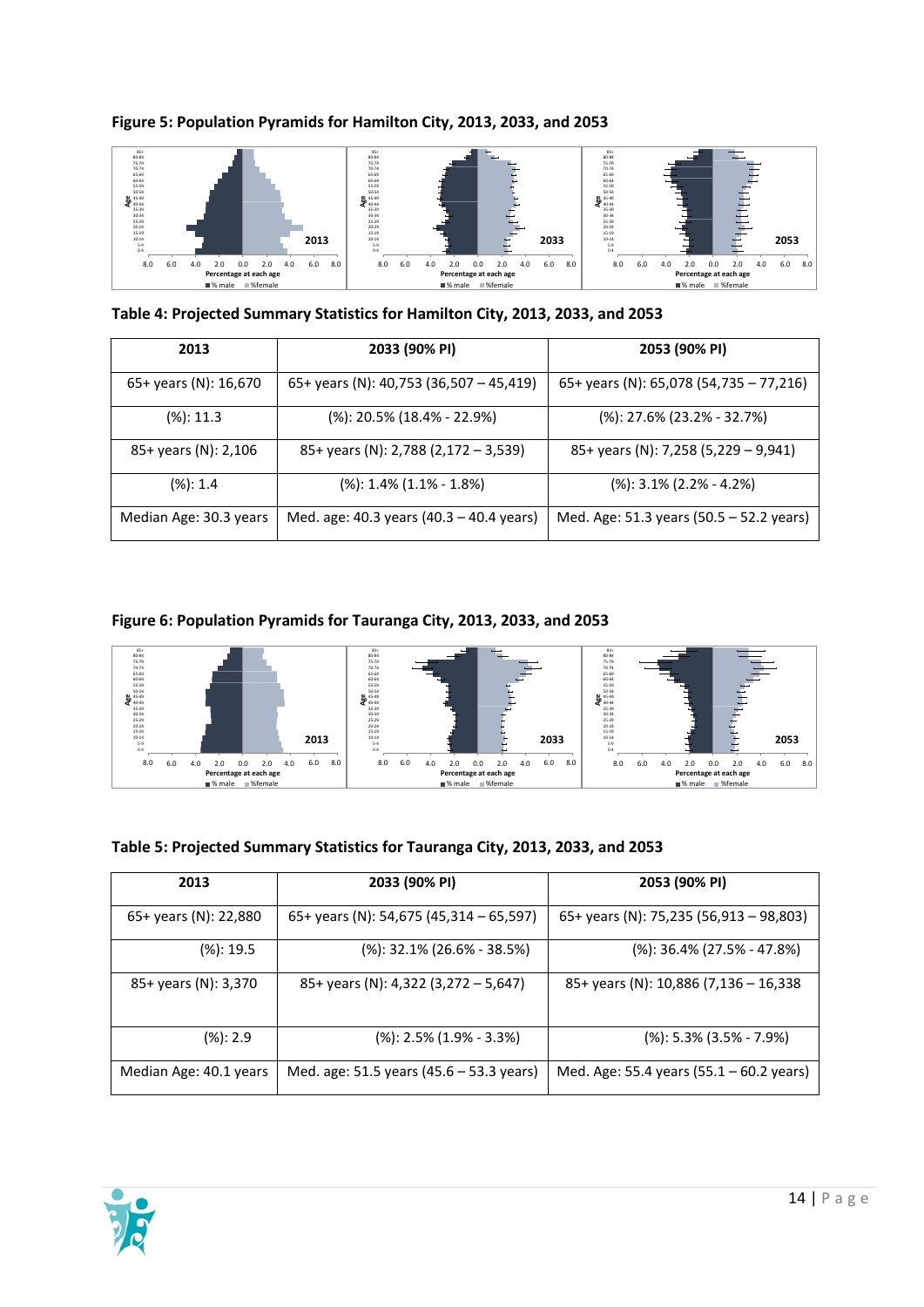

#### **Figure 7: Population Pyramids for Rotorua District, 2013, 2033, and 2053**

**Table 6: Projected Summary Statistics for Rotorua District, 2013, 2033, and 2053**

| 45-49<br>40-44<br>35-39<br>3034<br>25-29<br>$20 - 24$<br>$15 - 19$<br>$10 - 14$<br>5.9<br>6.0<br>2.0<br>8.0<br>4.0<br>2.0<br>0.0<br>Percentage at each age<br>■% male ■%female<br>Table 6: Projected Summary Statistics for Rotorua District, 2013, 2033, and 2053 | 2013<br>4.0<br>6.0<br>8.0 | 45.0<br>40-44<br>35-39<br>30-34<br>25-29<br>$20 - 24$<br>15-19<br>10-14<br>$0 - 4$<br>8.0<br>6.0<br>4.0 | 2.0<br>4.0<br>0.0<br>2.0<br>Percentage at each age<br>■% male ■%female | 2033<br>6.0<br>8.0 | 40-44<br>$35 - 39$<br>30-34<br>$25 - 29$<br>$20 - 24$<br>15-19<br>$10 - 14$<br>$0 - 4$<br>8.0<br>6.0 | 2053<br>2.0<br>2.0<br>6.0<br>8.0<br>4.0<br>0.0<br>4.0<br>Percentage at each age<br>■% male ■%female |
|--------------------------------------------------------------------------------------------------------------------------------------------------------------------------------------------------------------------------------------------------------------------|---------------------------|---------------------------------------------------------------------------------------------------------|------------------------------------------------------------------------|--------------------|------------------------------------------------------------------------------------------------------|-----------------------------------------------------------------------------------------------------|
| 2013                                                                                                                                                                                                                                                               |                           | 2033 (90% PI)                                                                                           |                                                                        |                    |                                                                                                      | 2053 (90% PI)                                                                                       |
| 65+ years (N): 9,210                                                                                                                                                                                                                                               |                           | 65+ years (N): 17,129 (15,964 - 18,368)                                                                 |                                                                        |                    |                                                                                                      | 65+ years (N): 20,062 (17,664 - 22,760)                                                             |
| $(% )$ (%): 13.4                                                                                                                                                                                                                                                   |                           | $(\%): 23.9\% (22.3\% - 25.6\%)$                                                                        |                                                                        |                    |                                                                                                      | $(\%): 31.2\% (27.5\% - 35.4\%)$                                                                    |
| 85+ years (N): 1,060                                                                                                                                                                                                                                               |                           | 85+ years (N): 1,189 (961 - 1,456)                                                                      |                                                                        |                    |                                                                                                      | 85+ years (N): 2,386 (1,830 - 3,074)                                                                |
| $(% )$ (%): 1.5                                                                                                                                                                                                                                                    |                           | $(\%): 1.7\%$ (1.3% - 2.0%)                                                                             |                                                                        |                    |                                                                                                      | $(\%): 3.7\%$ (2.8% - 4.8%)                                                                         |
| Median Age: 35.1 years                                                                                                                                                                                                                                             |                           | Med. Age: 45.3 years (45.2 – 45.4 years)                                                                |                                                                        |                    |                                                                                                      | Med. Age: 55.4 years (55.2 – 55.6 years)                                                            |
| Figure 8: Population Pyramids for South Waikato District, 2013, 2033, and 2053<br>80.84<br>75-79<br>70-74<br>55.50<br>50-54<br><b>8</b> 45-49<br>40.44                                                                                                             |                           | 80.84<br>45-45<br>ACDA                                                                                  |                                                                        |                    | 8084<br>75-79<br>70.74<br>45-49<br>40.41                                                             |                                                                                                     |

**Figure 8: Population Pyramids for South Waikato District, 2013, 2033, and 2053**



| Table 7: Projected Summary Statistics for South Waikato District, 2013, 2033, and 2053 |  |  |  |
|----------------------------------------------------------------------------------------|--|--|--|
|----------------------------------------------------------------------------------------|--|--|--|

| 2013                   | 2033 (90% PI)                              | 2053 (90% PI)                            |
|------------------------|--------------------------------------------|------------------------------------------|
| 65+ years (N): 3,540   | 65+ years (N): 4,813 (4,484 – 5,164)       | 65+ years (N): 4,233 (3,749 – 4,777)     |
| $(\%): 15.7$           | $(% )$ :23.9% (22.3% - 25.7%)              | $(\%)$ : 27.3% (24.2% - 30.8%)           |
| 85+ years (N): 300     | 85+ years (N): 372 (297 - 460)             | 85+ years (N): 557 (425 - 720)           |
| $(\%): 1.3$            | $(\%): 1.8\% (1.5\% - 2.3\%)$              | $(% )$ : 3.6% $(2.7% - 4.6%)$            |
| Median Age: 35.2 years | Med. Age: 45.0 years $(40.6 - 45.3)$ years | Med. Age: 55.4 years (54.3 - 60.3) years |

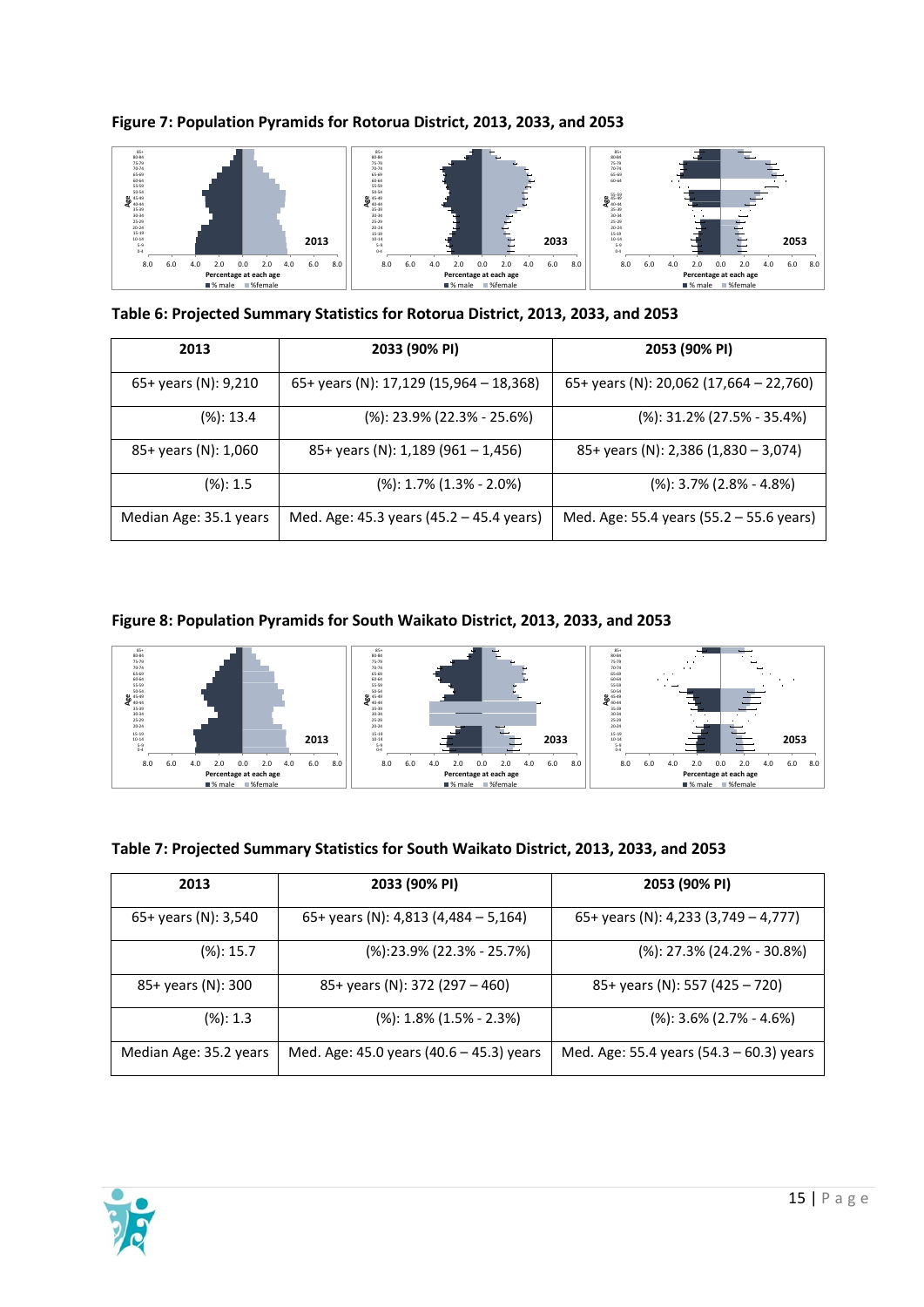Figure 9 shows how the median proportion aged 65 years and over increases over the course of the projections for each of the four TAs. Again, the inexorable advance of population ageing is apparent, with the proportion increasing consistently for all four TAs. Tauranga City is projected to have the highest proportion aged 65 years and over for the entire period to 2053, with Hamilton City having the lowest. The certainty of rapid ageing is demonstrated in Figure 10, which shows the ratio of the 95<sup>th</sup> to the 5<sup>th</sup> percentile in the stochastic projections, in terms of proportions of the population aged 65 years and over – this ratio is a measure of how wide the projection interval is, relative to the projected proportions. By this measure, the uncertainty in the projected proportion of the population aged 65 years and over is lowest for Hamilton City and Rotorua District, and somewhat higher for Tauranga City and South Waikato District – however, in all cases except South Waikato District the ratio of the 95<sup>th</sup> to the 5<sup>th</sup> percentile remains relatively low and stable over the entire projection period to 2053. For South Waikato District the uncertainty increases steadily after about 2025, but is still relatively low in 2053.



**Figure 9: Median proportion of the population aged 65 years and over, 2013-2053**

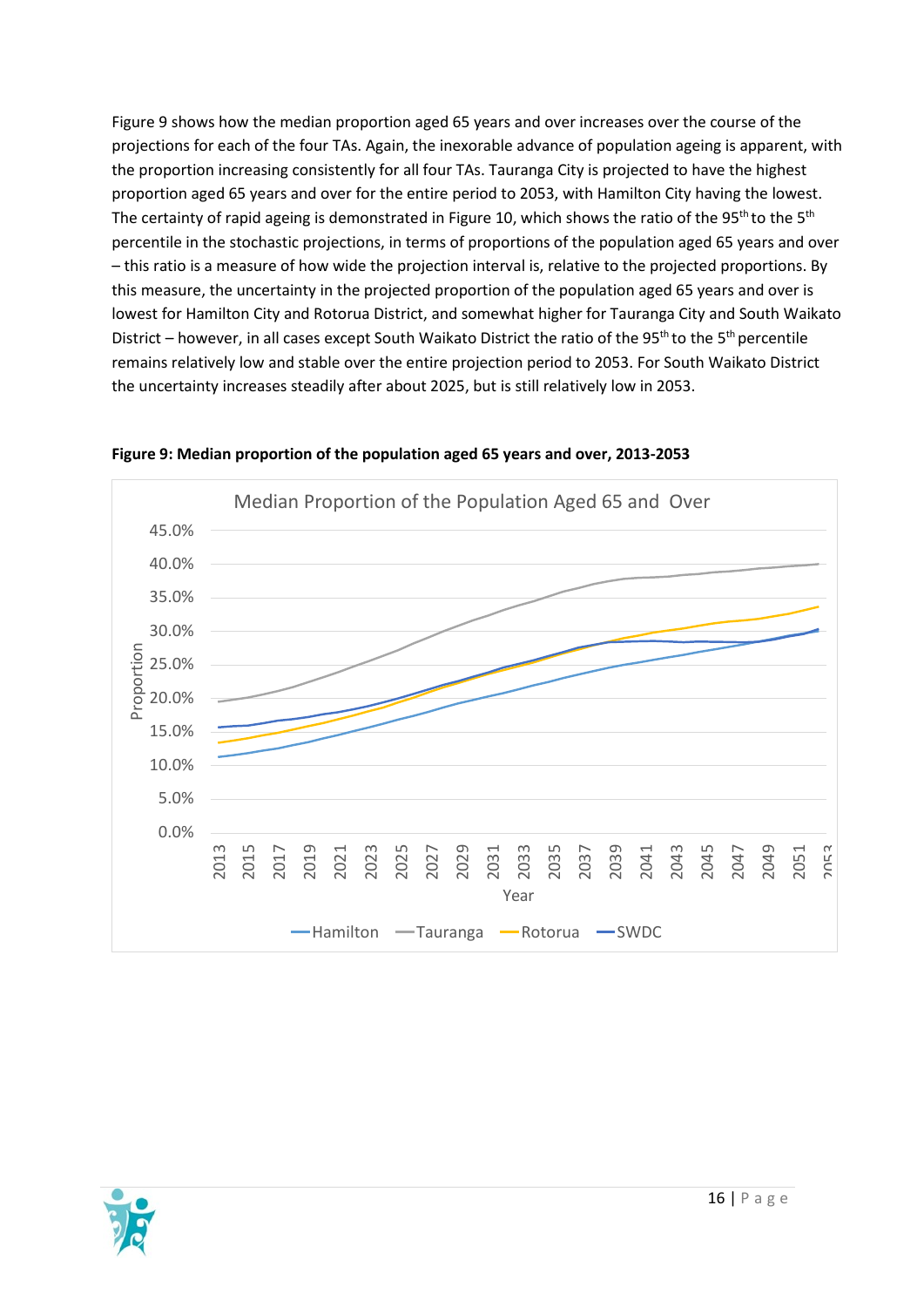

Figure 10: Ratio of 95<sup>th</sup> to 5<sup>th</sup> percentile in the proportion of the population aged 65 years and over, **2013-2053**

Figure 11 shows the proportion of the 10,000 scenarios that exhibit population decline for each of the four TAs, over the period 2014-2053. South Waikato faces almost certain population decline over the entire projection period. The probability of population decline increases from a moderate base for Rotorua District, becoming almost certain by 2040, while the probability that either Hamilton City or Tauranga City will experience population decline increases appreciably only towards the end of the projection period. The probability of population decline increases more rapidly for Hamilton City than for Tauranga City, which reflects the underlying migration assumptions by age and sex. Hamilton City typically experiences net gains at 15-19 and 20-24 years but these are followed by a net loss at 25-29 years, while thereafter net change by age is almost flat with net losses at several ages (see Appendix A). By contrast, Tauranga City typically experiences net loss at 20-24 years but net gain at all other ages up to age 80. The outcome is that Hamilton City gains relatively few people of reproductive age, while Tauranga City makes the majority of its migration gain at those ages—at the same time as it takes in a sizeable number of older people. Over time these differences deliver considerably more births *vis-à-vis*  population size to Tauranga City, despite its greater number of older migrants, with the end result that it has a lower probability of population decline for longer than Hamilton City.

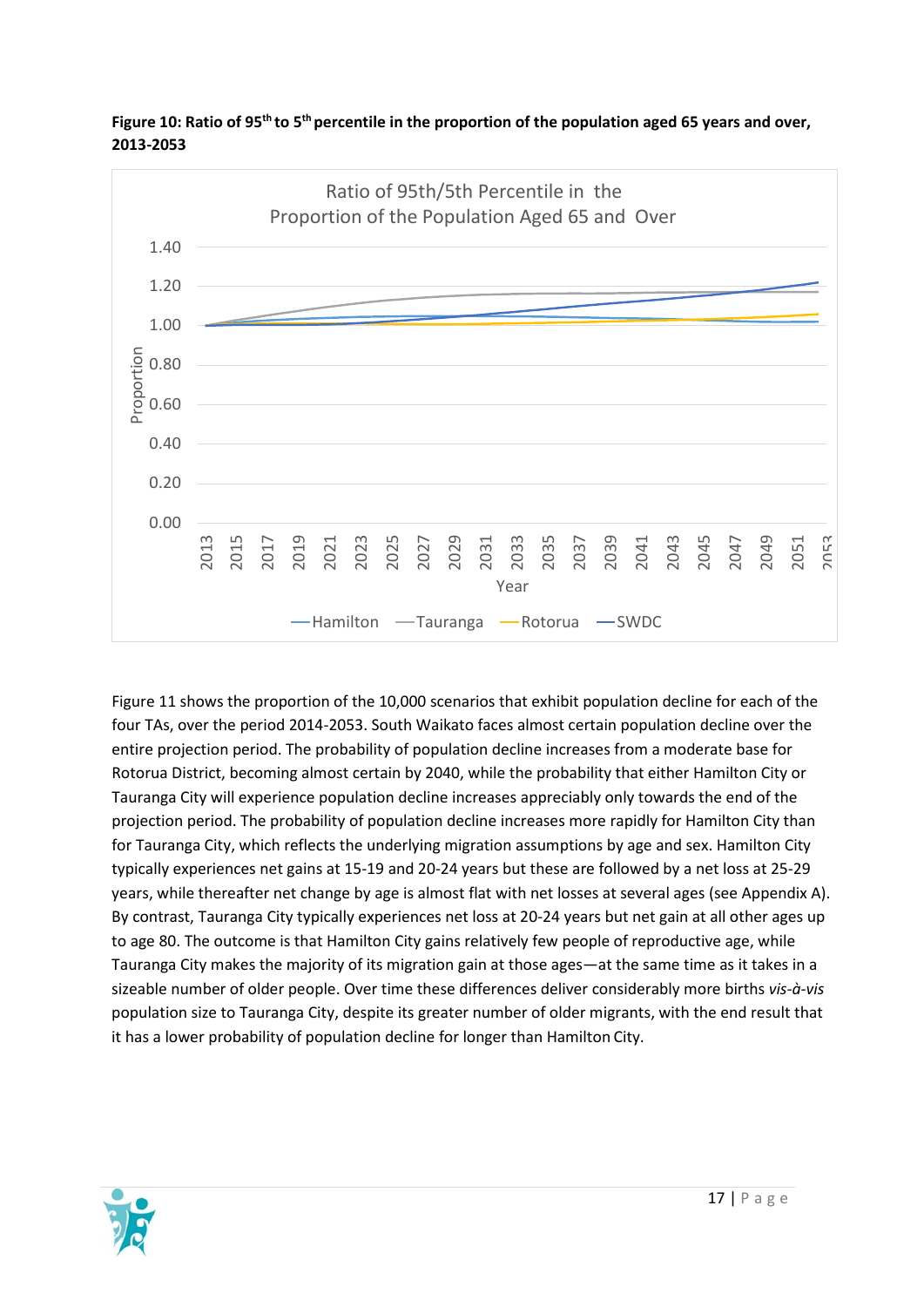

**Figure 11: Proportion of scenarios exhibiting population decline, 2014-2053**

Figure 12 shows the (revised<sup>9</sup>) index of efficiency for 2053 for each of the four TAs, along with the 90 percent projection interval for each estimate. This index represents the number of migrants aged under 65 years that would be need to be added to the population in that year in order to reduce the proportion aged 65 years and over by one percentage point. There are two aspects to this index: (1) larger populations (e.g. Hamilton and Tauranga Cities) require a larger number of migrants to offset population ageing; and (2) populations with a higher proportion of older people (e.g. Tauranga City) require a smaller number of migrants to offset population ageing.<sup>10</sup> Thus, combining these two effects Hamilton City has the highest index of efficiency (large population and small proportion of older people), while South Waikato has the lowest index of efficiency (small population and small proportion of older people). The index numbers are very large. For instance, adding 7,000 migrants to Hamilton City in 2053 represents additional migration equal to 3.2 percent of the median projected population in that year – a massive increase in population in order to decrease the proportion of the population aged 65 years and over by a single percentage point.

 $10$  Consider the formula for the Index of Efficiency in footnote 8. As the proportion of the population aged 65 years and over increases (holding total population constant), the denominator (*99S – P*) gets larger leading to a smaller value for the index.



<sup>&</sup>lt;sup>9</sup> Revised McDonald and Kippen 1999, p. 14.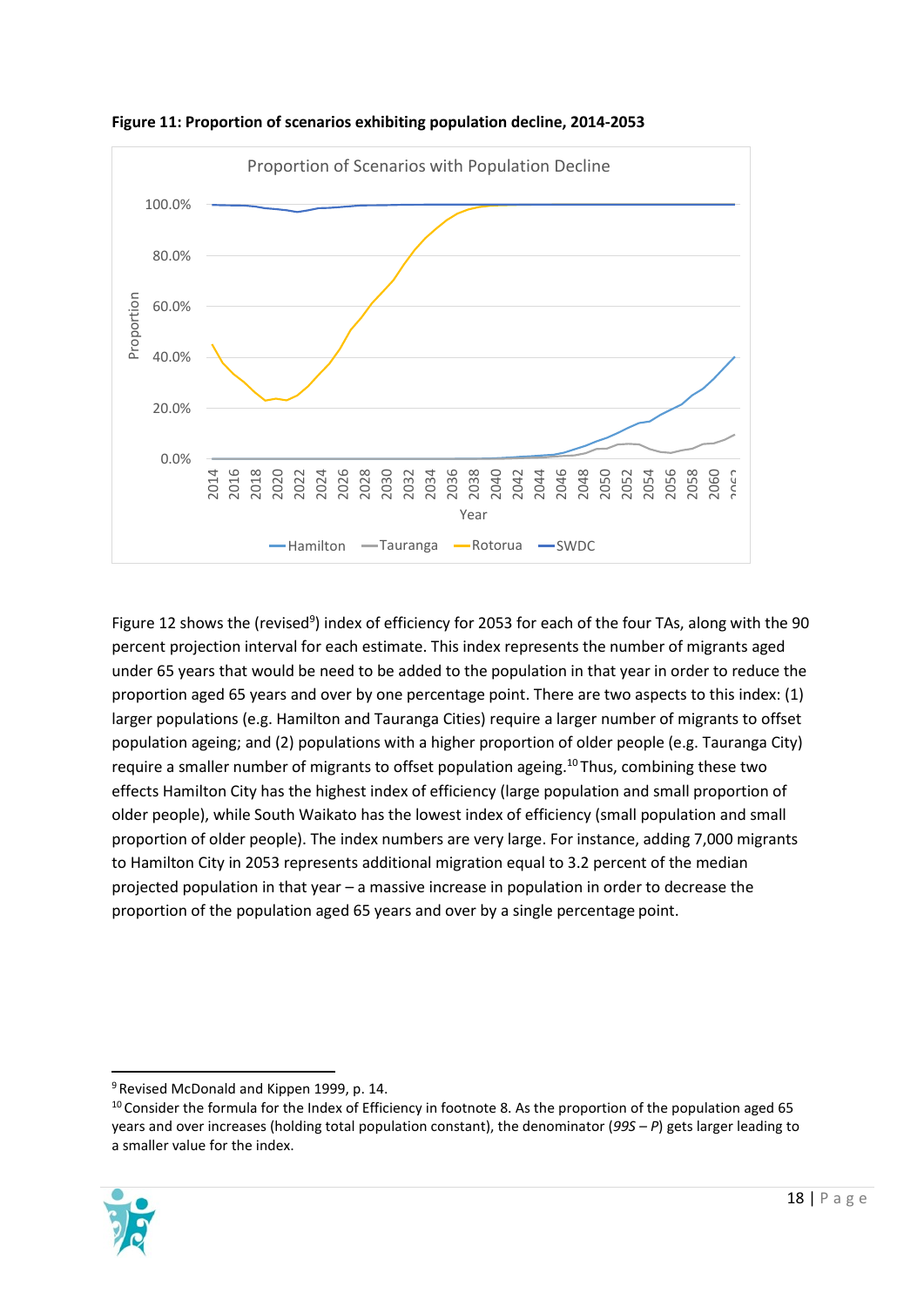

**Figure 12: Number of people aged less than 65 years needed to reduce the proportion of the population aged 65+ years in 2053 by one percentage point**

The preceding analysis demonstrates that structural ageing cannot be easily mitigated at the subnational level by increases in migration. However, does that extend to New Zealand as a whole? In other words, how many migrants would New Zealand need in total to 'resolve' its structural ageing? Here we return to the use of deterministic projection modelling, as the objective is simply to identify the reduction in the percentage aged 65 years and over that would be achieved under varying net migration scenarios, ranging here from zero to 150,000 per year.<sup>11</sup> Holding the fertility and mortality assumptions constant at similar rates to those used by Statistics New Zealand, and using the international migration age profile observed over the past decade, Figure 13 shows that even extremely high migration levels would have only minimal impact on the proportion of the population aged 65 years and over. Zero net migration (Scenario 8) would see around 28.1 per cent aged 65 years and over in 2068, while net migration of 150,000 per year would reduce that to 23.6 per cent (Scenario 1, see also Table 8). The resulting populations would number around 5 million and 16.3 million respectively (Table 9), thus the reduction of 4.6 percentage points in ageing would come at a 'cost' of 11 million additional people.

 $11$  The stochastic population projections model does not allow for the addition of absolute net migration, as the model is based on net migration rates, rather than numbers (Cameron and Poot, 2010).

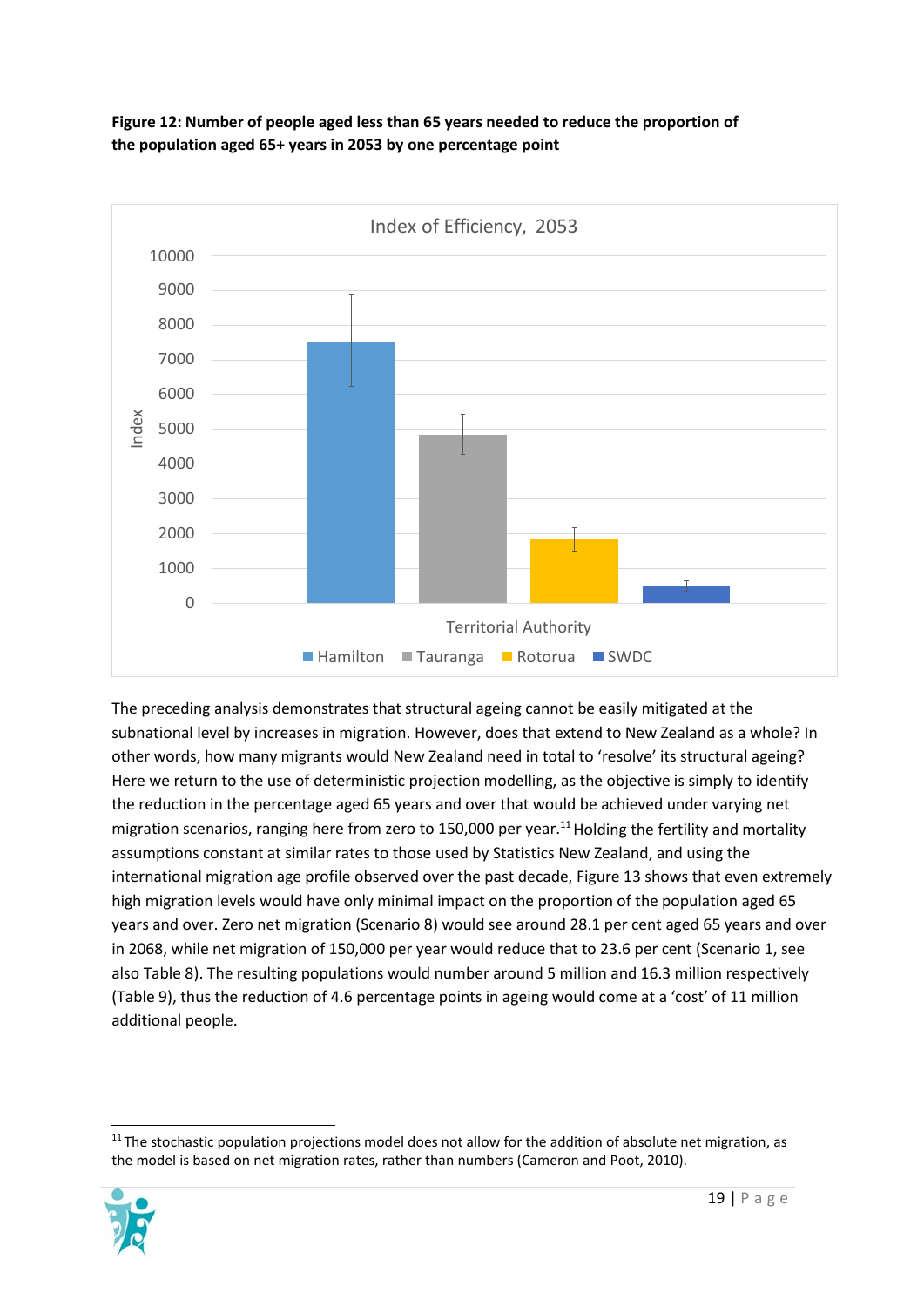The greatest *incremental* reduction, of 3.9 per cent in 2063, would come with a net migration gain of 50,000 per year (Table 10); however this reduction would be somewhat greater around 2043, when the majority of the baby boomers will be at the oldest ages. That is, as found by Kippen and McDonald (1999) for Australia, 'moderately high' levels of migration will reduce structural ageing by a few percentage points, but cannot resolve the situation over the longer term because migrants themselves also age, adding to both the increased numbers and percentages at older ages. Unless they come from very high fertility populations, they are also less likely to replace themselves through births, adding further to structural ageing; New Zealand's dominance of Asian migrants for example have a fertility rate somewhat below that of all other major ethnic groups (in 2013, a TFR of 1.69, compared with 2.02 for European, 2.49 for Māori, and 2.73 for Pacific Peoples – Statistics New Zealand 2015c). Thus migration in and of itself is of limited utility in addressing structural ageing; more important is who those migrants are.



**Figure 13: Projected percentage of the New Zealand population aged 65+ years under different migration scenarios (with medium fertility and life expectancy assumptions).**

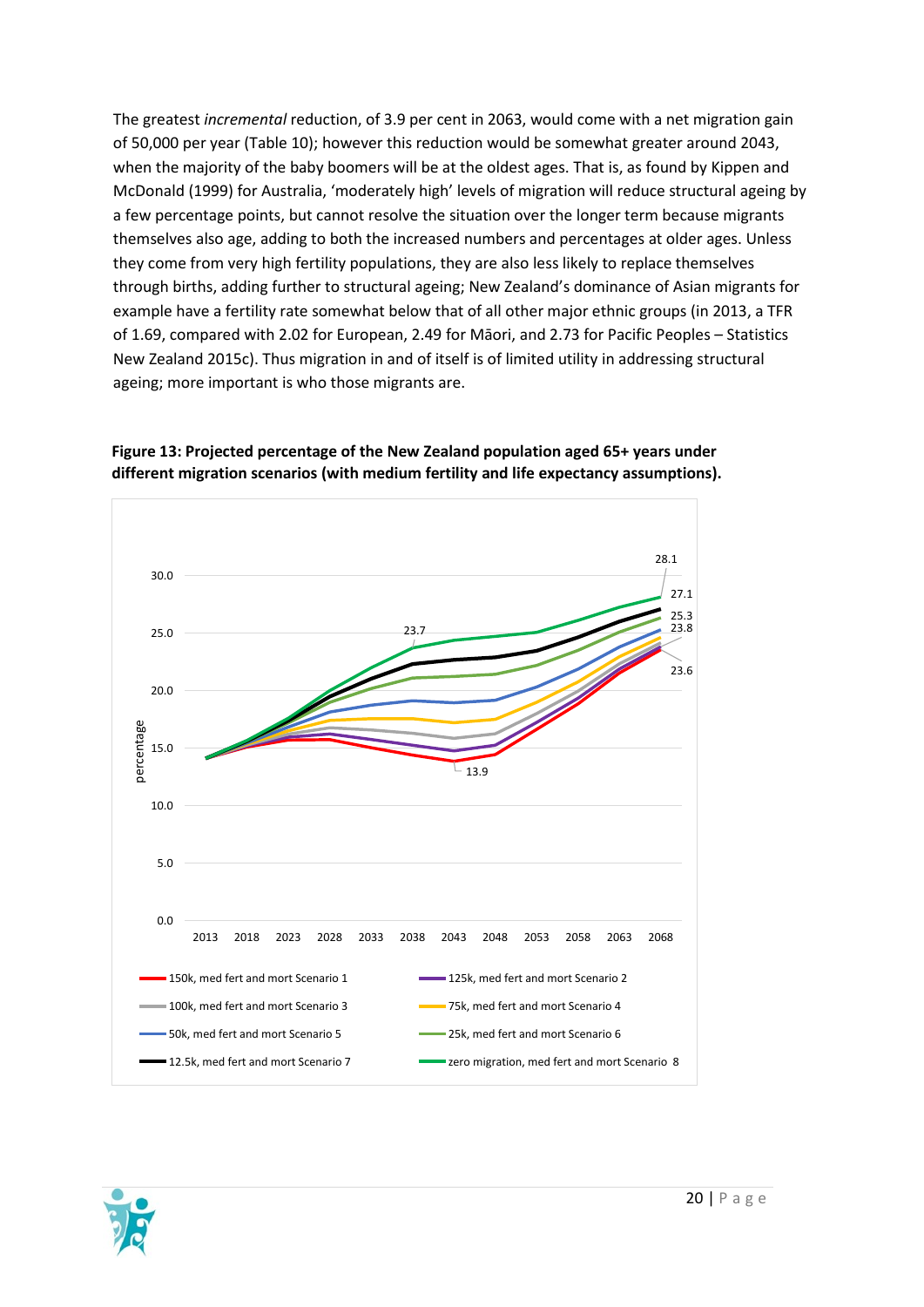#### **Table 8: Projected percentage aged 65+ years under different net migration scenarios, Total New Zealand**

|                                   |                | 2013 | 2018 | 2023 | 2028 | 2033 | 2038 | 2043 | 2048 | 2053 | 2058 | 2063 | 2068 |
|-----------------------------------|----------------|------|------|------|------|------|------|------|------|------|------|------|------|
| 150k, med fert and mort           | Scenario 1     | 14.1 | 15.1 | 15.7 | 15.7 | 15.0 | 14.4 | 13.9 | 14.4 | 16.6 | 18.9 | 21.5 | 23.6 |
| 125k. med fert and mort           | Scenario 2     | 14.1 | 15.2 | 15.9 | 16.2 | 15.7 | 15.3 | 14.8 | 15.2 | 17.2 | 19.3 | 21.9 | 23.8 |
| 100k, med fert and mort           | Scenario 3     | 14.1 | 15.3 | 16.2 | 16.8 | 16.6 | 16.3 | 15.8 | 16.2 | 18.0 | 20.0 | 22.3 | 24.2 |
| 75k, med fert and mort            | Scenario 4     | 14.1 | 15.3 | 16.5 | 17.4 | 17.6 | 17.5 | 17.2 | 17.5 | 19.0 | 20.8 | 22.9 | 24.6 |
| 50k. med fert and mort            | Scenario 5     | 14.1 | 15.4 | 16.8 | 18.1 | 18.7 | 19.1 | 18.9 | 19.2 | 20.3 | 21.9 | 23.8 | 25.3 |
| 25k, med fert and mort            | Scenario 6     | 14.1 | 15.5 | 17.2 | 19.0 | 20.2 | 21.1 | 21.2 | 21.4 | 22.2 | 23.5 | 25.1 | 26.3 |
| 12.5k, med fert and mort          | Scenario 7     | 14.1 | 15.6 | 17.4 | 19.5 | 21.0 | 22.3 | 22.7 | 22.9 | 23.5 | 24.6 | 26.0 | 27.1 |
| zero migration, med fert and mort | Scenario 8     | 14.1 | 15.7 | 17.6 | 20.0 | 22.0 | 23.7 | 24.4 | 24.7 | 25.1 | 26.1 | 27.2 | 28.1 |
| 12k, med fert, med mort           | <b>SNZ MED</b> | 14.4 | 15.8 | 17.9 | 20.2 | 22.0 | 23.4 | 23.8 | 24.0 | 24.4 | 25.6 | 26.7 | 27.5 |

### **Table 9: Projected population size under different migration scenarios, Total New Zealand**

|                                   |                | 2013    | 2018    | 2023    | 2028    | 2033    | 2038    | 2043     | 2048     | 2053     | 2058     | 2063     | 2068     |
|-----------------------------------|----------------|---------|---------|---------|---------|---------|---------|----------|----------|----------|----------|----------|----------|
| 150k, med fert and mort           | Scenario 1     | 4442080 | 5368926 | 6396293 | 7464493 | 8531856 | 9589209 | 10650268 | 11738401 | 12873368 | 14044198 | 15227900 | 16377185 |
| 125k, med fert and mort           | Scenario 2     | 4442080 | 5233432 | 6108688 | 7016214 | 7919731 | 8811381 | 9702777  | 10613163 | 11560507 | 12536611 | 13524324 | 14483557 |
| 100k, med fert and mort           | Scenario 3     | 4442080 | 5097938 | 5821084 | 6567934 | 7307606 | 8033553 | 8755287  | 9487924  | 10247647 | 11029024 | 11820747 | 12589929 |
| 75k, med fert and mort            | Scenario 4     | 4442080 | 4962444 | 5533479 | 6119654 | 6695481 | 7255724 | 7807797  | 8362685  | 8934787  | 9521437  | 10117171 | 10696301 |
| 50k, med fert and mort            | Scenario 5     | 4442080 | 4826951 | 5245875 | 5671374 | 6083355 | 6477896 | 6860307  | 7237446  | 7621926  | 8013850  | 8413595  | 8802673  |
| 25k, med fert and mort            | Scenario 6     | 4442080 | 4691457 | 4958271 | 5223095 | 5471230 | 5700068 | 5912817  | 6112207  | 6309066  | 6506263  | 6710019  | 6909045  |
| 12.5k, med fert and mort          | Scenario 7     | 4442080 | 4623710 | 4814469 | 4998955 | 5165168 | 5311154 | 5439071  | 5549588  | 5652636  | 5752470  | 5858231  | 5962231  |
| zero migration, med fert and mort | Scenario 8     | 4442080 | 4555963 | 4670666 | 4774815 | 4859105 | 4922240 | 4965326  | 4986968  | 4996206  | 4998676  | 5006443  | 5015417  |
| 12k, med fert, med mort           | <b>SNZ MED</b> | 4509700 | 4738400 | 4948800 | 5152900 | 5338300 | 5499100 | 5639000  | 5761100  | 5868700  | 5969500  | 6070500  | 6174600  |

## **Table 10: Projected % reduction in proportion aged 65+ years for each increase in net migration under different migration scenarios, Total New Zealand**

|                                   |                   | 2013     | 2018     | 2023     | 2028     | 2033     | 2038     | 2043     | 2048    | 2053     | 2058     | 2063     | 2068     |
|-----------------------------------|-------------------|----------|----------|----------|----------|----------|----------|----------|---------|----------|----------|----------|----------|
| 150k, med fert and mort           | Scenario 1        | 0.0      | $-0.5$   | $-1.5$   | $-3.0$   | $-4.5$   | $-5.7$   | $-6.1$   | $-5.3$  | $-3.5$   | $-2.5$   | $-1.6$   | $-1.1$   |
| 125k, med fert and mort           | Scenario 2        | 0.0      | $-0.6$   | $-1.6$   | $-3.3$   | $-5.0$   | $-6.4$   | $-6.9$   | $-6.1$  | $-4.2$   | $-3.1$   | $-2.0$   | $-1.4$   |
| 100k, med fert and mort           | Scenario 3        | 0.0      | $-0.6$   | $-1.8$   | $-3.6$   | $-5.6$   | $-7.2$   | $-7.9$   | $-7.2$  | $-5.2$   | $-3.9$   | $-2.6$   | $-1.9$   |
| 75k, med fert and mort            | Scenario 4        | 0.0      | $-0.6$   | $-1.9$   | $-4.0$   | $-6.3$   | $-8.2$   | $-9.1$   | $-8.6$  | $-6.5$   | $-5.1$   | $-3.6$   | $-2.6$   |
| 50k, med fert and mort            | <b>Scenario 5</b> | 0.0      | $-0.6$   | $-2.1$   | $-4.5$   | $-7.1$   | $-9.4$   | $-10.8$  | $-10.6$ | $-8.5$   | $-6.9$   | $-5.1$   | $-3.9$   |
| 25k. med fert and mort            | Scenario 6        | 0.0      | $-0.3$   | $-1.1$   | $-2.5$   | $-4.0$   | $-5.4$   | $-6.4$   | $-6.4$  | $-5.4$   | $-4.6$   | $-3.5$   | $-2.8$   |
| 12.5k, med fert and mort          | Scenario 7        | 0.0      | $-0.3$   | $-1.2$   | $-2.7$   | $-4.3$   | $-5.9$   | $-7.0$   | $-7.3$  | $-6.4$   | $-5.7$   | $-4.5$   | $-3.7$   |
| zero migration, med fert and mort | Scenario 8        | $\cdots$ | $\cdots$ | $\cdots$ | $\cdots$ | $\cdots$ | $\cdots$ | $\cdots$ |         | $\cdots$ | $\cdots$ | $\cdots$ | $\cdots$ |

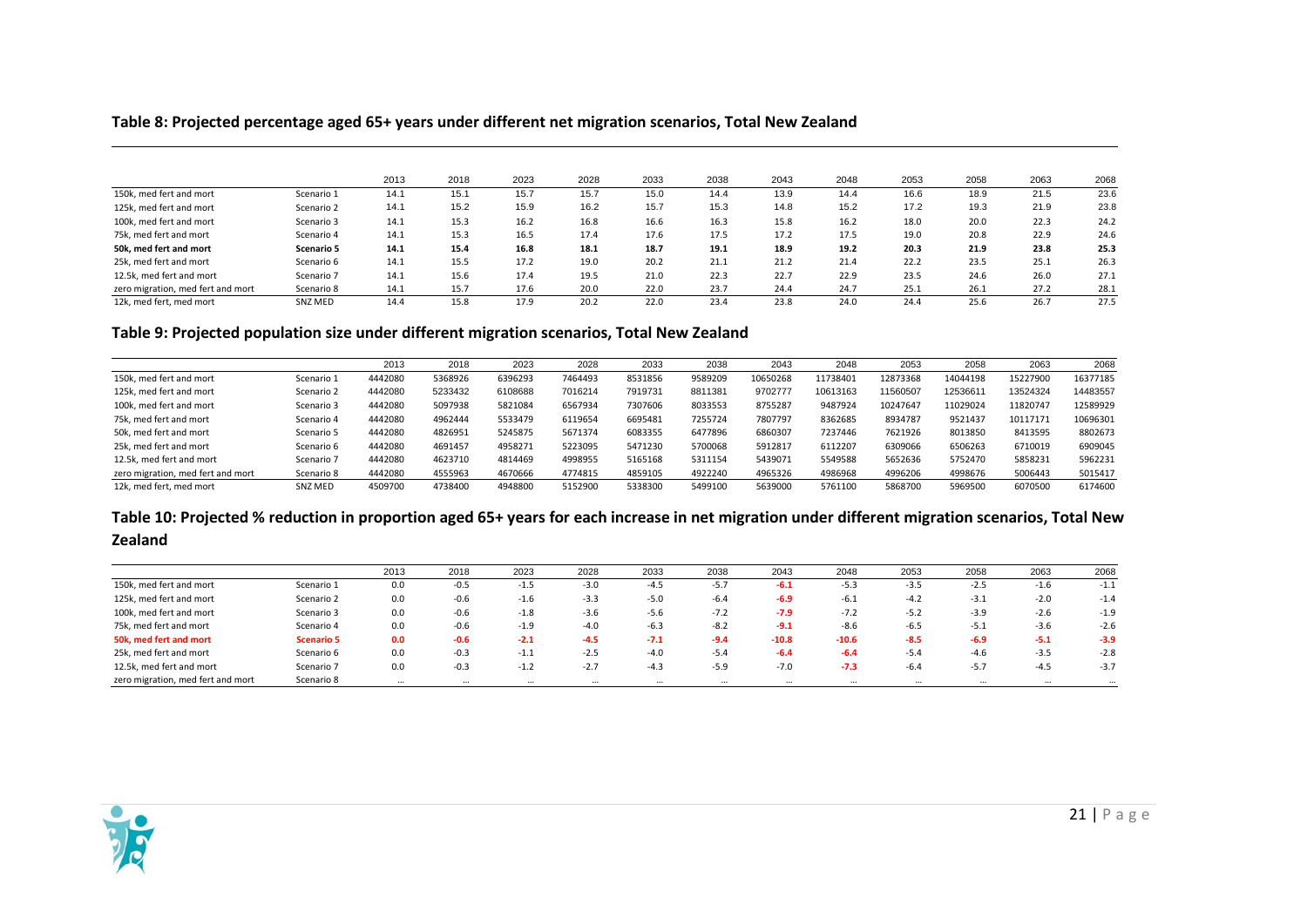**Conclusion:** In this paper we have demonstrated the inexorability of population ageing for New Zealand, both for the country as a whole and importantly, for subnational areas. The process of population ageing moves through four dimensions: (1) numerical ageing; (2) structural ageing; (3) natural decline; and (4) absolute decline. Despite being much younger than its European counterparts, the momentum of population ageing in New Zealand, both nationally and subnationally, is profound – all TAs will experience population ageing, and many TAs are already, or will soon, experience population decline as a result of this ageing. This is because the trend is moving from the 'old' form of decline, caused by net migration loss, to a new form, the combined effect of net migration loss and natural decline. Migration is not a panacea – the amount of migration required to offset population ageing is unrealistic, and migrants themselves age as well, initially subtracting from structural ageing but eventually adding to it. Fertility rates for migrants are also variable, with the numerically dominant group, those of Asian origin, having particularly low birth rates and further contributing to structural ageing. Local authorities and policy-makers (both local and national) must recognise that an ageing population is a reality and that subnational (and eventually national) population decline is a very real future (Lutz, Sanderson and Sherbov 2001, 2004; Rostow 1998), with important implications for planning and policy. As advised in the seminal United Nations (2000: 4) Replacement Migration study, it is essential that policies developed at a time when populations were youthful and growing are urgently revisited and revised, along with the principles on which they are based:

*"The new challenges being brought about by declining and ageing populations will require objective, thorough and comprehensive reassessments of many established economic, social and political policies and programmes. Such reassessments will need to incorporate a long-term perspective."*

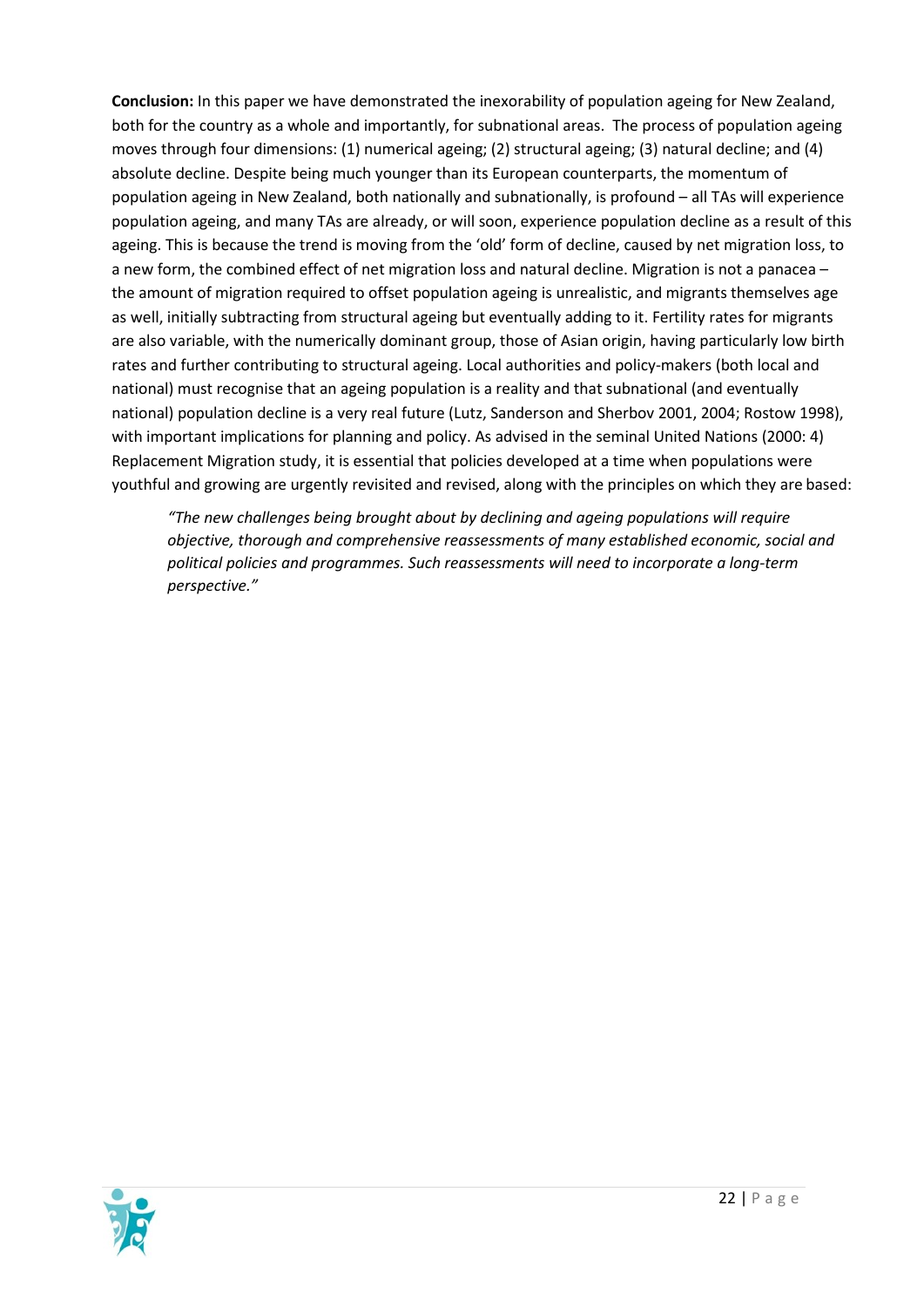#### **References:**

- Bryant, J. (2005). What can stochastic population projections contribute to policy analysis? *New Zealand Population Review* 31(1):1-11.
- Bucher, H., and Mai, R. (2005). *Depopulation and its Consequences for the Regions of Europe*. Report Prepared for the Council of Europe, Directorate General III–Social Cohesion. DG3/CAHP10(2005) 7 final.
- Cameron, M., Jackson, N.O., and Cochrane, W. (2014). *Baseline and Stochastic Population Projections for the Territorial Local Authorities of the Waikato Region 2013-2063.* Commissioned Report. Hamilton, New Zealand: National Institute of Demographic and Economic Analysis, University of Waikato. (August). 138 pages.
- Cameron, M.P., and Poot, J. (2010). A Stochastic Sub-national Population Projection Methodology with an Application to the Waikato Region of New Zealand. *Population Studies Centre Discussion Paper No. 70*. Hamilton, New Zealand: Population Studies Centre, University of Waikato.
- Cameron, M.P., and Poot, J. (2011). Lessons from stochastic small-area population projections: The case of Waikato subregions in New Zealand. *Journal of Population Research* 28(2-3):245-265.
- Churchill, B., Denny, L., and Jackson, N.O. (2014). Thank God you're here: The coming generation and their role in future proofing Australia from the challenges of population ageing. *Australian Journal of Social Issues* 49(3):373-392.
- Coale, A. (1972) How a population ages or grows younger. In R. Freedman (Ed.) *Population: The Vital Revolution*. Doubleday-Anchor: New York. Pp. 47-58.
- Davoudi S., Wishardt M., and Strange, I. (2010). The Ageing of Europe: Demographic Scenarios of Europe's futures. *Futures* 42:794-803.
- Dunstan, K. (2011). Experimental stochastic population projections for New Zealand: 2009(base)-2111, *Statistics New Zealand Working paper No 11-01*. Wellington: Statistics New Zealand.
- Jackson, N.O. (2014a) Sub-national depopulation in search of a theory towards a diagnostic framework. *New Zealand Population Review* 40:3-39.
- Jackson, N.O. (2007) Population ageing in a nutshell: a phenomenon in four dimensions. *People and Place* 15 (2):12-21.
- Jackson, N.O., Cameron, M., and Cochrane, B. (2014b). *2014 Review of Demographic and Labour Force Projections for the Waikato Future Proof Sub-Region for the Period 2013 – 2063.* Commissioned Report. Hamilton, New Zealand: National Institute of Demographic and Economic Analysis, University of Waikato. (June). 115 pages + Appendices.
- Jackson, N.O., Cameron, M., and Cochrane, B. (2014a). *2014 Review of Demographic and Labour Force Projections for the Bay of Plenty Region for the Period 2013 – 2063*. Commissioned Report. Hamilton, New Zealand: National Institute of Demographic and Economic Analysis, University of Waikato. (April). 60 pages + Appendices. [http://www.smartgrowthbop.org.nz/research/integrated-planning-and-the-settlement](http://www.smartgrowthbop.org.nz/research/integrated-planning-and-the-settlement-pattern/demographic-project.aspx)[pattern/demographic-project.aspx](http://www.smartgrowthbop.org.nz/research/integrated-planning-and-the-settlement-pattern/demographic-project.aspx)
- Kippen, R., and McDonald, P. (2004). Can immigration be a substitute for low fertility? *People and Place* 12(3):18-27.
- Kippen, R., and McDonald, P. (2000) Australia's population in 2000: the way we are and the ways we might have been. *People and Place* 8(3):10-17.
- Kippen, R. (1999). A note on ageing, immigration and the birthrate. *People and Place* 7(2):18-22. Lutz,
- W., Sanderson, W. and Sherbov, S. (Eds.) (2004). *The End of World Population Growth in the21st Century. New Challenges for Human Capital Formation and Sustainable Development*. London and Sterling, VA: The International Institute for Applied Systems Analysis/Earthscan.

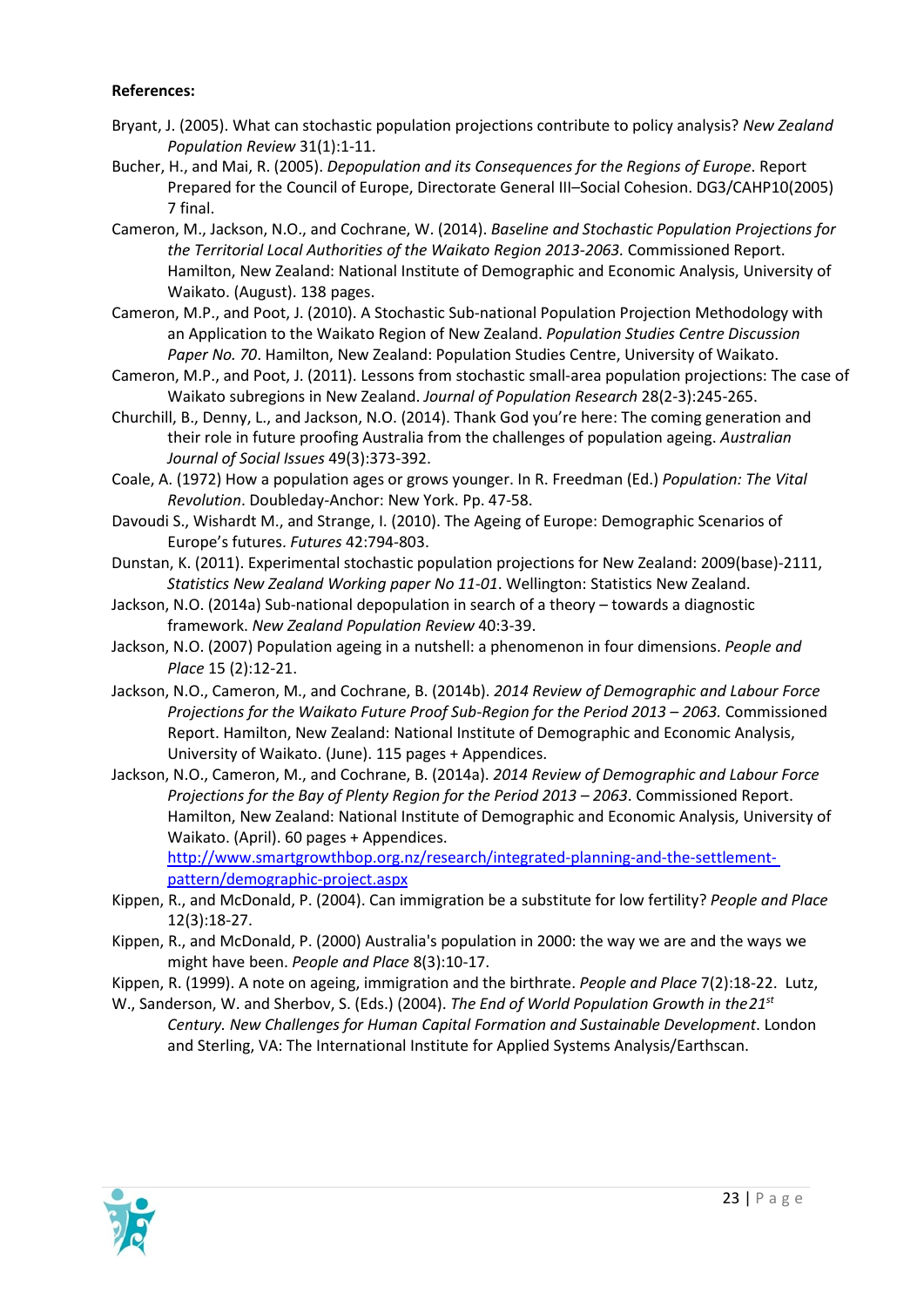- Lutz, W., Sanderson, W., and Sherbov, S. (2001). The end of world population growth. *Nature*. 412: 543- 545.
- Matanle, P. and Rausch A. with the Shrinking Regions Group (2011). *Japan's Shrinking Regions in the 21st Century: Contemporary Responses to Depopulation and Socioeconomic Decline*. Amherst, NY: Cambria Press.
- McDonald, P., and Kippen, R. (1999). The impact of immigration on the ageing of Australia's population. Department of Immigration and Multicultural Affairs. Canberra.
- Pool, I. (2003). Ageing, population waves, disordered cohorts and policy. In I. Pool, A. Dharmalingham, R. Bedford, N. Pole and J. Sceats (Eds.). *Population and Social Policy. Special Issue of New Zealand Population Review* 29(1):19-40.
- Pool, I., Baxendine, S., Cochrane, W., Lindop, J. (2005-06). New Zealand's Regions 1986–2001. Discussion Papers 44, 51-62. Hamilton, New Zealand: Population Studies Centre, University of Waikato.
- Pool, I., Dharmalingham, A., and Sceats, J. (2007). The Baby Boom Era, 1945-1973. Chapter 5. *The New Zealand Family from 1840. A Demographic History*. Auckland: Auckland University Press.
- Pool, I., Wong, L.R., and Vilquin, E. (Eds.) (2006). *Age-Structural Transitions: Challenges for Development*. Paris: CICRED: 3-19.
- Johnson, K.M., Field, L.M., and Poston, D.L. Jnr. (2015). More deaths than births: subnational natural decrease in Europe and the United States. *Population and Development Review* 41(4):651-680.
- Rostow, W.W. (1998). *The great population spike – and after*. Reflections on the 21st Century. OUP Higher Education Division.
- Statistics New Zealand (2015a) *Subnational population projections by age and sex, 2013(base)-2043*
- *S*tatistics New Zealand (2015b) *Subnational population projections – characteristics 2013(base)-2043.*
- Statistics New Zealand (2015c) *Age-specific fertility rates by ethnicity*, 2001, 2006, 2013.
- Statistics New Zealand (2014) *Estimated Resident Population by age and sex, June 1996, 2001, 2006, 2013.*
- Statistics New Zealand (2013) How will New Zealand's ageing population affect the property market? Available from [www.stats.govt.nz.](http://www.stats.govt.nz/)
- Statistics New Zealand (2012). New Zealand is in the middle of a baby boom.

[http://www.stats.govt.nz/browse\\_for\\_stats/population/mythbusters/nz-in-baby-boom.aspx](http://www.stats.govt.nz/browse_for_stats/population/mythbusters/nz-in-baby-boom.aspx)

Statistics New Zealand (various years) Estimated Sub-national resident population by age and sex. United Nations Population Division (2000). *Replacement Migration*. New York: United Nations Population

Division.